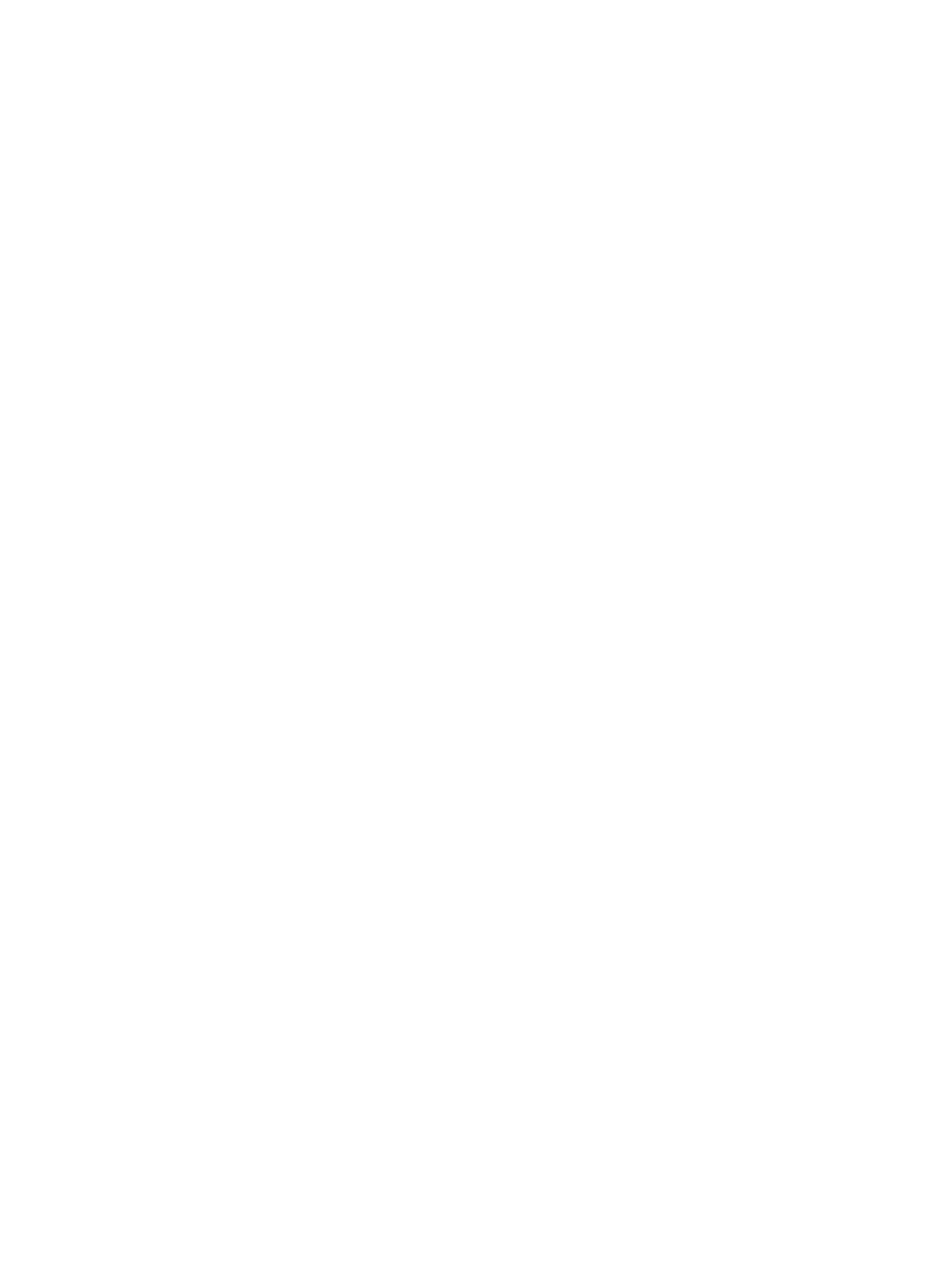## **I. Introduction: The Multifaceted Nature of Self-Regulation**

To discuss self-regulation by stock exchanges, we need to define what this term means. I will define self-regulation in securities markets broadly, to include any actions by the professional participants in securities markets, acting through professional organizations or through the stock exchange, in three broad areas (see Table I):

- (1) regulation of the quality and behavior of public companies, through listing standards that combine minimum size and solvency standards, disclosure standards, and corporate governance standards;
- (2) regulation of broker-dealers, both in their dealings with each other and in their dealings with customers; and
- (3) regulation of trading, including trade disclosure and investigation and regulation of insider trading, market manipulation, excessive commissions, and front running.

The list in Table I of the different tasks included within self-regulation highlights the extent to which self-regulation is not a one concept, but instead covers a number of very different areas. An exchange can do wonderfully at self-regulation in one area and quite badly in another area. The incentives of the exchange and of the broker-dealers who are exchange members to cause the exchange to regulate effectively differ greatly across these different areas.

Even this list is incomplete, because it omits the role of the securities regulator -- in Korea, the Financial Supervisory Commission -- in overseeing the quality of selfregulation and pressing for improvements, especially in areas where the broker-dealers or the exchange may have incentives not to regulate too strictly.

It would require a far longer article than this one to discuss the nature of selfregulation, what the Korea Stock Exchange has done to date, what self-regulation can reasonably accomplish, and how the Korea Stock Exchange might do better, across each of these areas. I will therefore gloss over much of this complexity, stay mostly at a higher level of generality, and offer only a number of broad comments, principally about what Korea's stock exchanges can -- and likely must, on pain of losing trading to other exchanges -- do to improve their regulation of listed companies.1)

<sup>1)</sup> For overviews of the strengths and drawbacks of self-regulation in financial markets see BRIAN R. CHEFFINS, COMPANY LAW: THEORY, STRUCTURE, AND OPERATION (1997); Paul G. Mahoney, The Exchange as Regulator, 83 VIRGINIA LAW REVIEW 1453-1500 (1997).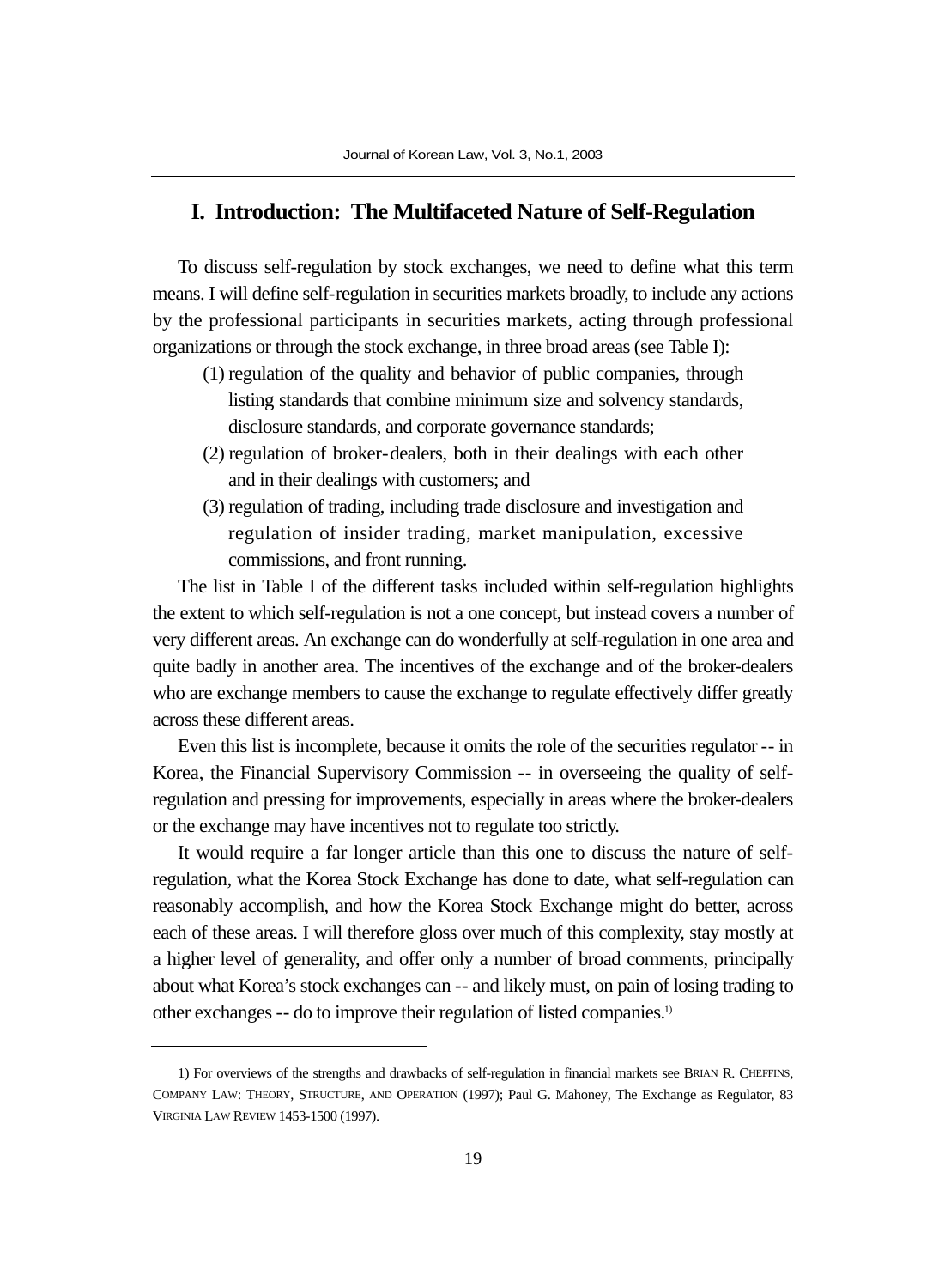| <b>Area of Self Regulation</b>        | <b>Example Rules or Areas Covered</b>                                                                                                                                                                                                     |  |  |
|---------------------------------------|-------------------------------------------------------------------------------------------------------------------------------------------------------------------------------------------------------------------------------------------|--|--|
| <b>Regulation of Listed Companies</b> |                                                                                                                                                                                                                                           |  |  |
| size and solvency standards           | minimum share price<br>minimum market capitalization<br>minimum public float<br>minimum net assets<br>minimum earnings                                                                                                                    |  |  |
| disclosure standards                  | audited financial reports<br>periodic reporting<br>disclosure of important events<br>disclosure of self-dealing transactions<br>disclosure of ownership and trading by insiders<br>disclosure of executive compensation                   |  |  |
| corporate governance standards        | one share, one vote<br>minimum number of independent directors<br>audit committee<br>shareholder approval of important transactions<br>large share issuances<br>stock option plans<br>executive compensation<br>self-dealing transactions |  |  |
| <b>Regulation of Broker-Dealers</b>   |                                                                                                                                                                                                                                           |  |  |
| broker-exchange relations             | clearance and settlement rules                                                                                                                                                                                                            |  |  |
| broker-broker relations               | rules for settling disputes                                                                                                                                                                                                               |  |  |
| broker-customer relations             | rules of fair dealing<br>discipline of brokers who mistreat customers<br>arbitration of disputes<br>disclosure of commissions<br>maximum commissions (markup/markdown)                                                                    |  |  |
| <b>Regulation of Trading</b>          |                                                                                                                                                                                                                                           |  |  |
| transparency rules                    | prompt reporting of trade price and volume<br>consolidated reporting, including off-exchange trades                                                                                                                                       |  |  |
| insider trading                       | market surveillance for suspicious trades                                                                                                                                                                                                 |  |  |
| investor access rules                 | price/time priority rules<br>order splitting rules                                                                                                                                                                                        |  |  |

## **[ Table 1 ] Areas of Self Regulation**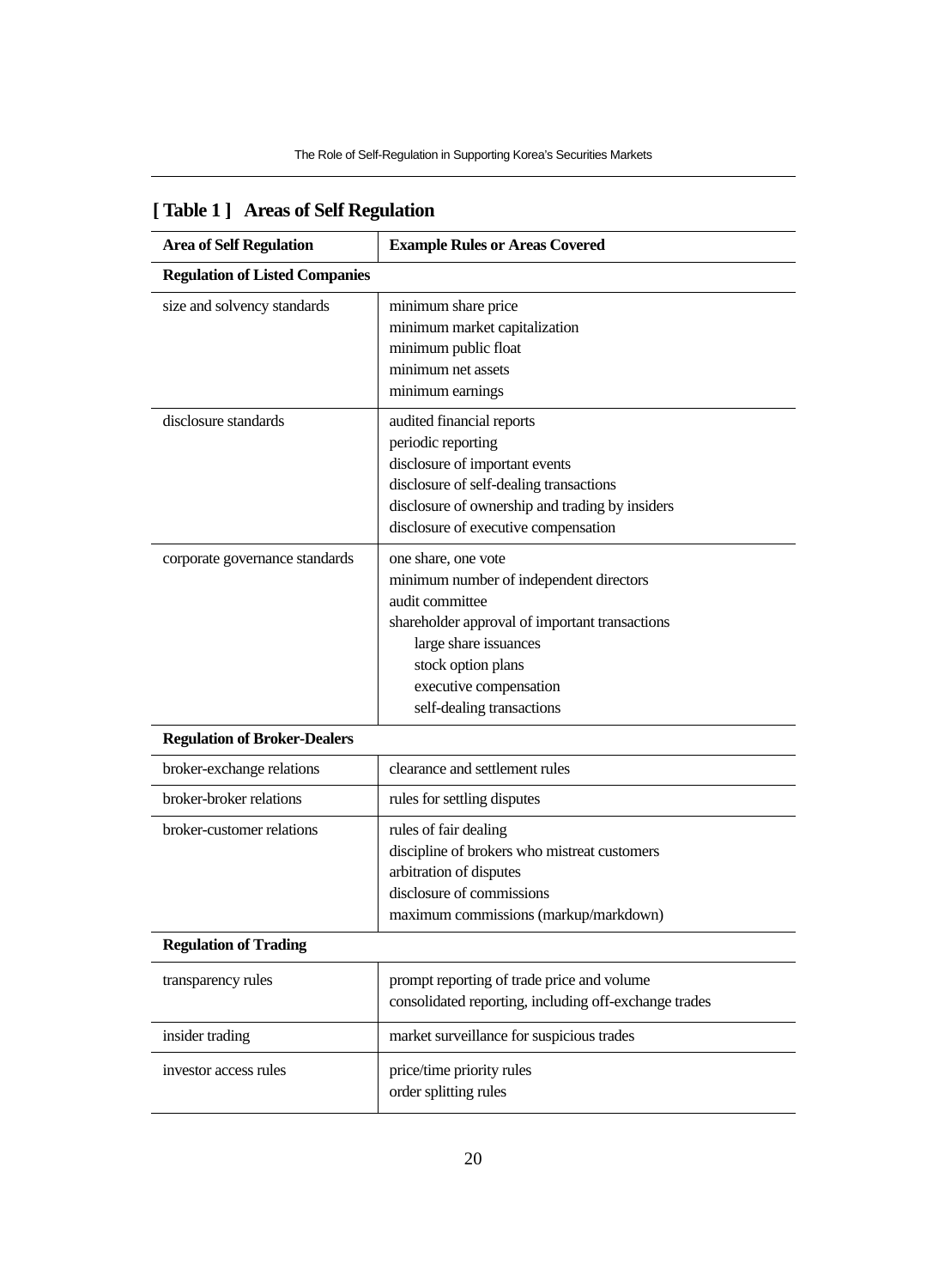## **II. Modes of Self-Regulation**

To begin with, in each substantive area of self-regulation, there are a number of regulatory structures within which self-regulation can operate, that give different weight to self-regulation compared to government regulation. Some alternative approaches are shown in Table II. They range from what we can call primary selfregulation, in which the exchange is the principal regulator, to minimal self-regulation, in which the exchange is largely passive, and the legislature and a regulatory agency do essentially all of the important regulating. Various intermediate possibilities exist as well. Examples of each of these can be found in various stock exchanges around the world, either today or in the past.

As a broad generalization, markets that have begun in a mode of primary selfregulation, including the United States and the United Kingdom, have migrated toward greater regulatory intervention, in response to the shortcomings of self-regulation, both real and perceived. The lesson of experience is that primary self-regulation is not optimal. In particular, exchanges often defer too strongly to major listed firms and major broker-dealers.

At the same time, self-regulation has important advantages that government regulation lacks, notably flexibility and adaptation to changing external circumstances. It is likely no accident that strong securities markets, including the United States and the United Kingdom, retain a healthy dose of self-regulation. Thus, the lesson of experience is also that minimal self-regulation is not optimal either.

Quite likely, a better approach is somewhere in the middle, involving some form of what we can loosely call parallel regulation. In a system of parallel regulation, the exchange and a regulatory agency share regulatory authority over listed companies, broker-dealers, and trading. The regulatory agency also oversees the exchange's selfregulatory efforts, and can prod the exchange to act more vigorously.2)

<sup>2)</sup> Compare Adam C. Pritchard, *Self-Regulation and Trust in the Securities Markets*, in Hwa-Jin Kim, ed., SELF-REGULATION IN THE KOREAN SECURITIES MARKET 31-53 (2003), Adam C. Pritchard, *Self-Regulation and Securities Markets*, REGULATION, Spring 2003, at 32-39; and Mahoney (1997), *supra* note 1. These authors advocate something closer to what I call, in Table 2, primary self-regulation with oversight.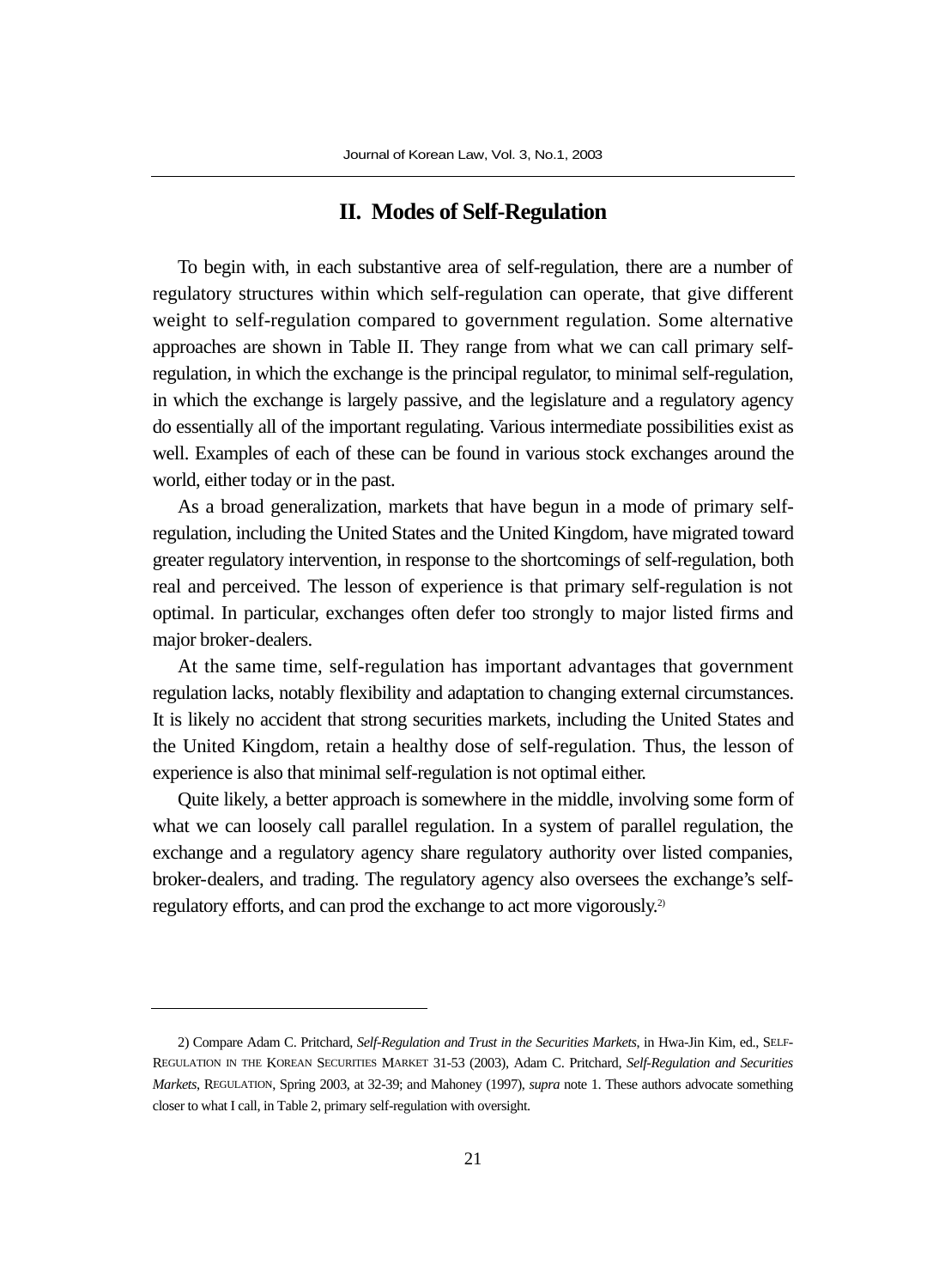| <b>Mode of Self-Regulation</b>                                                                                                             | <b>Explanation and Discussion</b>                                                                                                                                                                                                                              |  |  |  |
|--------------------------------------------------------------------------------------------------------------------------------------------|----------------------------------------------------------------------------------------------------------------------------------------------------------------------------------------------------------------------------------------------------------------|--|--|--|
| primary self regulation                                                                                                                    | The stock exchange has exclusive or near-exclusive authority,<br>with no or minimal oversight by a regulatory agency.                                                                                                                                          |  |  |  |
| primary self-regulation with<br>oversight                                                                                                  | The stock exchange has exclusive or near-exclusive authority,<br>but is subject to oversight of the effectiveness of self regulation<br>by a regulatory agency.                                                                                                |  |  |  |
| parallel regulation                                                                                                                        | The stock exchange and a regulatory agency have overlapping<br>authority. Generally, the exchange is also subject to oversight of<br>the effectiveness of self-regulation by the regulatory agency.                                                            |  |  |  |
| (for regulation of broker-dealers)<br>exchange investigates cases,<br>regulator decides on penalty (or<br>reviews penalty set by exchange) | An important element of self-regulation is the sanctions the<br>exchange can impose on broker-dealers (expulsion, fines, limits<br>on fine amounts); and the power of the regulatory agency to<br>increase, decrease, or reverse the exchange-imposed penalty. |  |  |  |
| minimal self-regulation                                                                                                                    | Almost all regulation is done, in practice, either by legislation or<br>a regulatory agency, or by the exchange at the regulator's<br>initiative, whether or not the exchange retains formal self-<br>regulatory power.                                        |  |  |  |

|  | [Table 2] Modes of Self-Regulation |  |  |  |
|--|------------------------------------|--|--|--|
|--|------------------------------------|--|--|--|

## **III. The Overall Role of Self-Regulation in Securities Markets**

In my judgment, self-regulation by stock exchanges can be a significant component of the overall web of legal and market institutions that underlies a strong stock market. The most important role that self-regulation can play, I believe, is through listing standards that regulate the quality of listed companies, the disclosure provided by these companies, and the corporate governance practices that listed companies follow. In the other two broad areas covered by self-regulation -- regulation of broker-dealers, and regulation of trading, I believe that self-regulation can be valuable, but it is not a primary factor in determining the success of a country's securities markets. Other factors are more important.

In my article on *The Legal and Institutional Preconditions for Strong Securities Markets*, I argue that there are two necessary but not sufficient conditions for a country to have strong securities markets. A country's laws and related market institutions must give minority shareholders: (i) good information about the value of a company's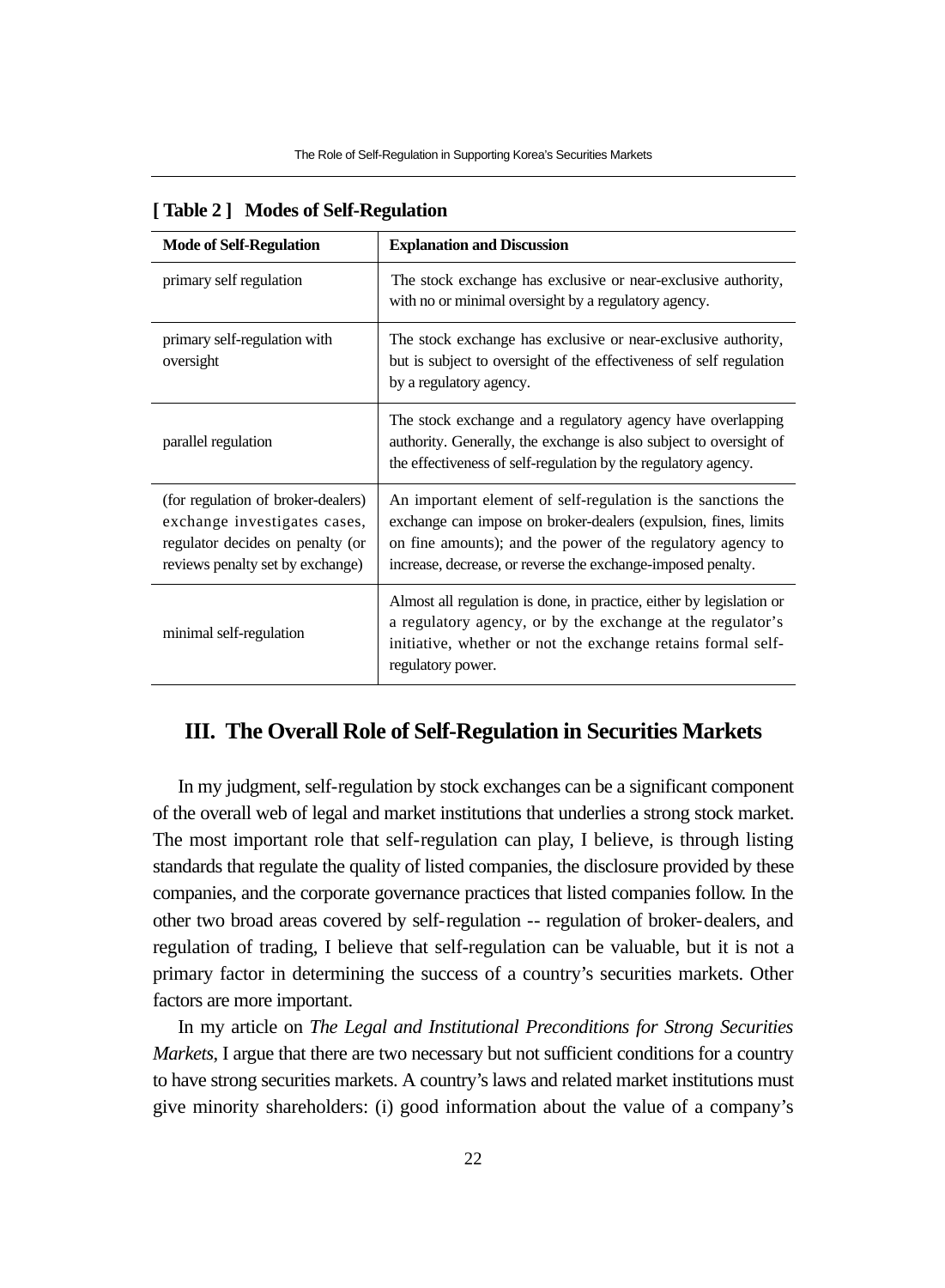business; and (ii) confidence that they will not be cheated out of that value by a company's insiders (its managers and controlling shareholders).<sup>3)</sup> I then list 25 core legal and market institutions that I believe to be the most important for producing good disclosure and controlling self-dealing. Self-regulation by stock exchanges is not one of these 25 core institutions. It appears instead in a supplemental list of about a dozen additional *useful* institutions. This placement reflects my sense of the importance of self-regulation, relative to other market-supporting institutions.

Here is what I say, with regard to stock exchange regulation of broker-dealers, in their capacity as investment bankers:

*Self-regulatory organizations*. Self-regulation, through a voluntary or mandatory self-regulatory organization that is itself subject to regulatory oversight, is a useful supplement to government regulation of [investment banks and other] reputational intermediaries. Just as liability to investors makes reputational intermediaries more willing to insist on good disclosure, it makes the intermediaries more willing to create a strong self-regulatory organization and to support the self-regulatory organization's efforts to discipline errant members.

The central problem, for self-regulation of broker-dealers, is that an exchange cannot easily regulate its broker-dealers more strongly than the broker-dealers want. If the exchange is controlled by broker-dealer members this is almost a tautology. If the members don't face external pressure to behave well, they won't want strong exchange regulation that constrains how they behave toward their customers. What they don't want, they won't get. Even with a regulatory agency supervising the exchange's selfregulation, and prodding the exchange to do more, there is only so much that an organization run by broker-dealers will do to discipline errant members.

This is why, in the excerpt above, I stress the interplay between self-regulation and liability to investors. Some outside force is needed, I believe, to prod the exchange into putting teeth into self-regulation. Concern for building a strong market is too often insufficient. That outside force can come from regulatory oversight, the broker-dealers'

<sup>3)</sup> Bernard Black, *The Legal and Institutional Preconditions for Strong Securities Markets*, 48 UCLA LAW REVIEW 781-858 (2001), *available at* <http://ssrn.com/abstract=182169> (Social Science Research Network).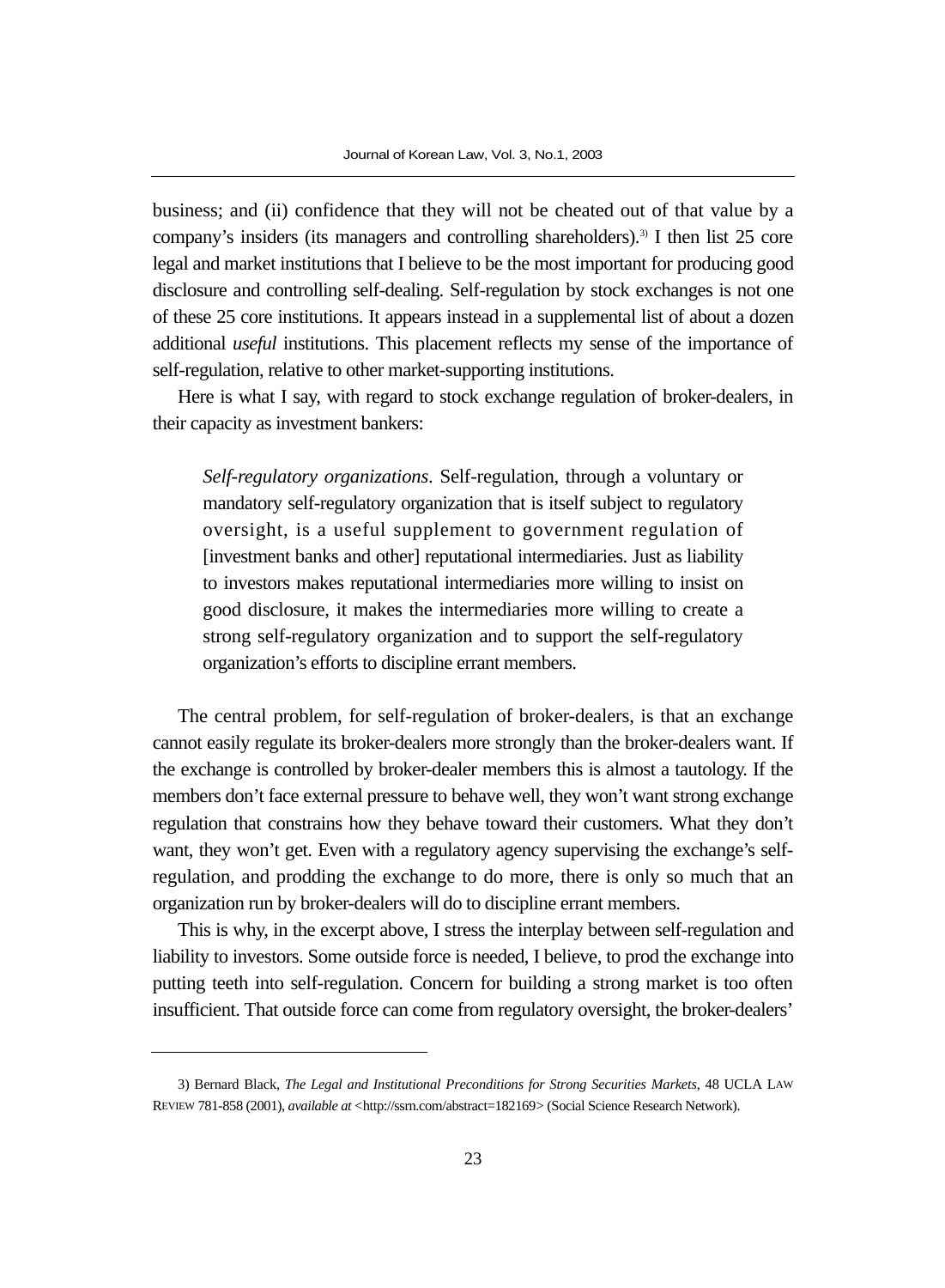fear of liability to investors, or both.

The weakness of stock exchange self-regulation, especially if external pressure is weak, should not be surprising. To my knowledge, no professional organization, in any profession, in any country, does a strong job in disciplining errant members. Associations of lawyers are lax in disciplining bad lawyers. Associations of physicians are lax in disciplining bad physicians. Associations of accountants are lax in disciplining bad accountants, as the United States famously became aware after the Enron, WorldCom, Tyco and other recent scandals, which led to the creation of a Public Company Accounting Oversight Board -- a new regulatory agency, itself supervised by our Securities and Exchange Commission that perhaps will do to accountants what the accountants would not do to themselves. And stock exchanges that are run by broker-dealer members are lax in disciplining bad broker-dealers.

A professional association or a stock exchange can do a reasonable job of disciplining members for malfeasance -- say when a lawyer or a broker-dealer steals money from a client, or a doctor is habitually drunk. All other members benefit from expelling members who misbehave in so extreme a fashion. But even this requires first that membership in the self-regulatory organization be mandatory -- which it is not, at present, for broker-dealers in Korea.

At the same time, for garden variety negligence, or overcharging a client, or analysts at investment banks touting a company so their employer can underwrite the company's securities, professional associations and stock exchanges do a bad job of policing this conduct. In many cases, professional associations and stock exchanges don't even pretend to police this moderately anti-consumer conduct very thoroughly. In some cases, they try to maintain supra-competitive prices for their members' services -- through minimum fee schedules for lawyers or minimum commissions for stock trading, which the New York Stock Exchange maintained until told to stop by our legislature.

In the end, there are practical limits on how strictly a stock exchange can police its members. The pressures for lax enforcement are too strong. The gains to brokerdealers from policing themselves aggressively are small, if they are positive at all. Broker-dealers as a whole may benefit from a system that permits low-level overcharging. The broker-dealers profit and the customers lose. Moreover, even if a broker-dealer may not profit in the long run, net of reputational costs, its employees may prefer weaker sanctions in the (highly visible) short run.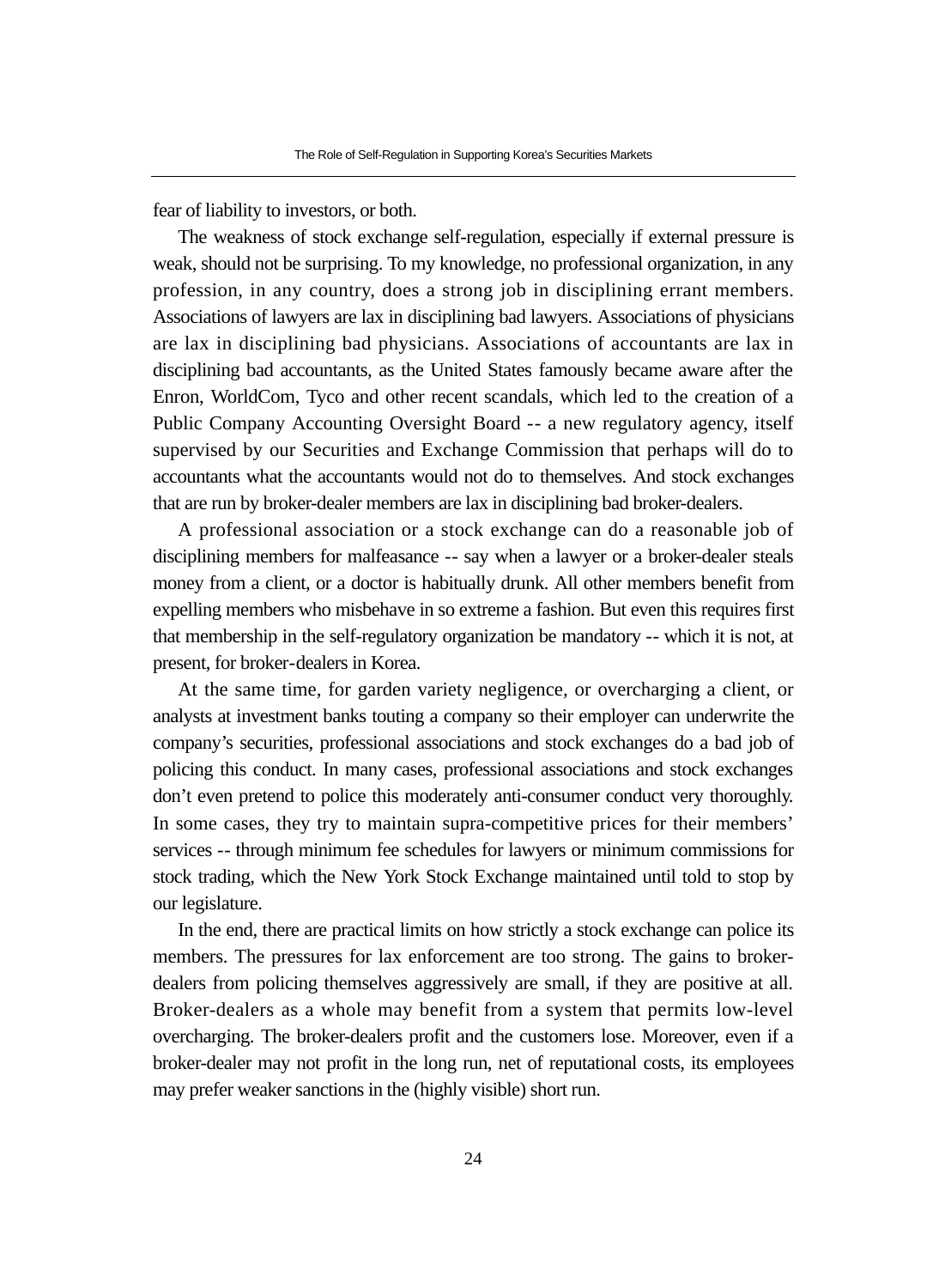To be sure, a good scandal or two can help. An exchange that faces an urgent need to restore public confidence may be able to obtain member consensus on actions that it would never consider in quieter times. Thus, for example, the NYSE and the NASD recently responded to scandals involving analysts touting firms to obtain underwriting business by adopting rules to better control analyst conflict of interests. Still, quieter times will return, and lax enforcement will likely return with them.

In contrast, stock exchanges can do a fine job of policing how brokers act toward each other. All sides want quick, efficient settlement of trades and disputes about trades. Thus, we must recognize the areas where self-regulation is likely to be more and less effective. When the regulatory problem to be addressed is broker-dealers who moderately overcharge or otherwise take advantage of their clients, but stop short of outright theft, self-regulation must be supplemented by government oversight of the exchange's efforts, by direct liability of broker-dealers to investors, and probably by direct government regulation.

### **IV. The Importance of Strong Listing Standards**

Stock exchanges can play an important self-regulatory role in policing listed companies. In the United States and the United Kingdom, many important rules governing listed companies were pioneered by the New York Stock Exchange and the London Stock Exchange. Sometimes these rules were later incorporated into law or securities rules.<sup>4)</sup>

Anyone who studies Korea's securities markets must be impressed by the steady improvements over time and the significant improvements since the 1997 financial crisis.5) And yet, work remains to be done, especially in the broad areas of strengthening the role of the board of directors and constraining the opportunity for self-dealing by the controlling shareholders and senior managers of public companies,

<sup>4)</sup> *See* Brian R. Cheffins. *Does Law Matter? The Separation of Ownership and Control in the United Kingdom*, 30 JOURNAL OF LEGAL STUDIES 459-484 (2001); John C. Coffee, Jr., *The Rise of Dispersed Ownership: The Roles of Law and the State in the Separation of Ownership and Control*, 111 YALE LAW JOURNAL 1-82 (2001).

<sup>5)</sup> For a review of recent changes in Korea's corporate governance rules, see Hwa-Jin Kim, *Toward the "Best Practice" Model in a Globalizing Market: Recent Developments in Korean Corporate Governance*, in YEARBOOK OF LAW AND LEGAL PRACTICE IN EAST ASIA (2002), available at <http://ssrn.com/abstract=282051> (Social Science Research Network).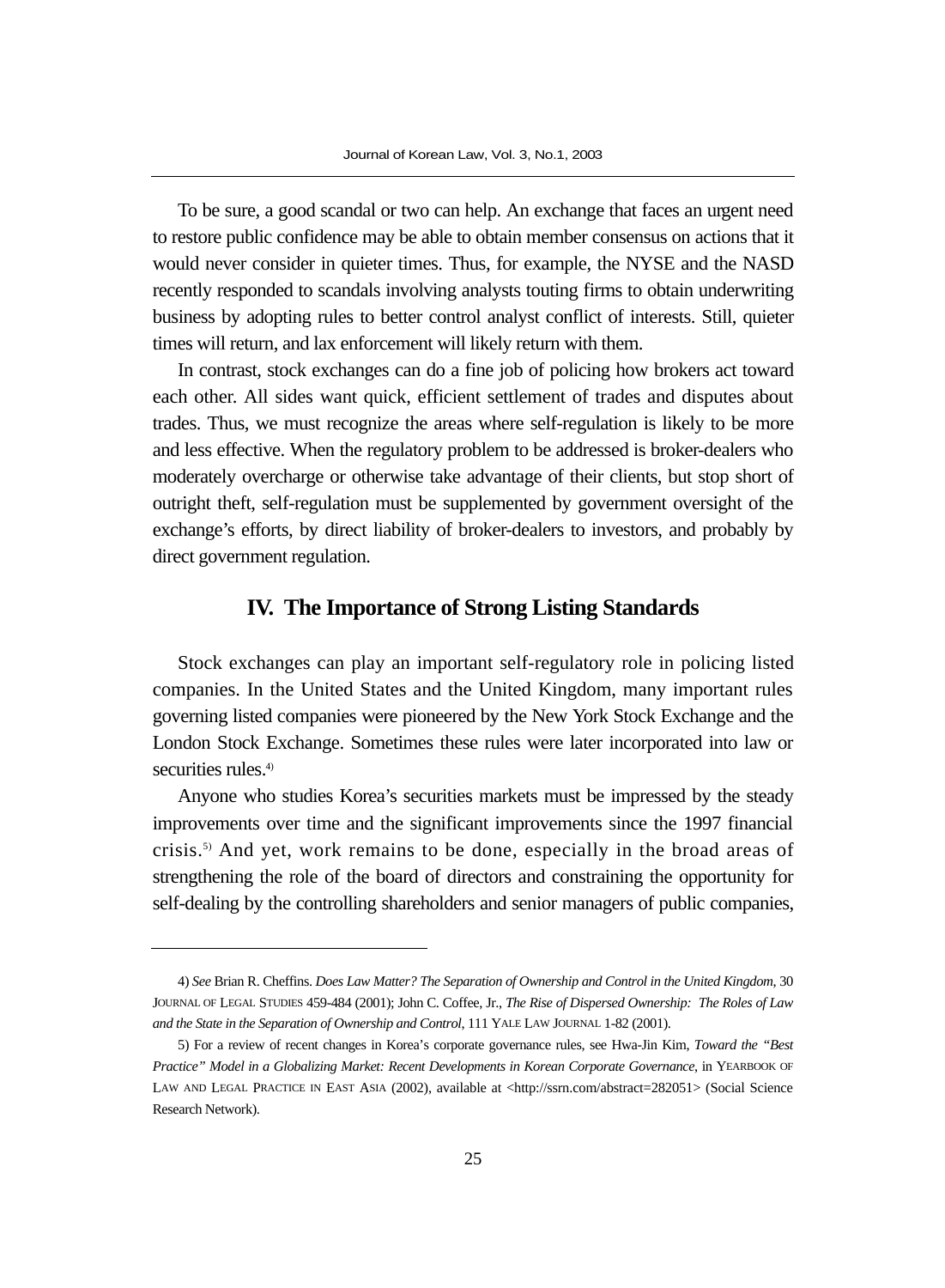perhaps especially within *chaebol* groups.

This paper is not the place to detail the areas where Korea's rules in these areas could be improved. I did so at length in a World Bank sponsored report to the Korean Ministry of Justice on potential reforms to the Commercial Code. I will refer to this report as the *World Bank Report*. 6) This report met strong opposition from *chaebol* managers. In their view, reform has gone too far already, and further reforms can be left to market forces. Their hope is that market forces will in fact not force them to reform much more than they already have, or at least will not do so too quickly.

The reality is that Korea has world class companies, but does not yet have world class corporate governance. As a result, the shares of Korean companies trade at a substantial "Korea discount" to the values they could potentially achieve, based on the earning power of these companies. For example, a cross-country by Tatiana Nenova reports that the discount in value, due to the voting control exercised by the controlling families of Korean firms, is around 30% of the value of the firm. In contrast, the value of high-voting shares in the United States, for those companies that have two classes of voting shares, is under 5% of the value of the firm.<sup>7</sup> My own research with Professors Hasung Jang and Woochan Kim, documents how the corporate governance practices of Korean companies can powerfully affect the market value of their shares. In our study, which covers essentially all KSE-listed firms, a worst-to-best change in governance practices predicts roughly a doubling in share price.8) The bottom line: It is not yet feasible to imagine a major Korean company buying a major Western company and paying with its own shares.

Perhaps because of political opposition from the *chaebol*, only a few of the *World Bank Report's* major recommendations have thus far been implemented. Of these,

<sup>6)</sup> Bernard Black, Barry Metzger, Timothy J. O'Brien & Young Moo Shin, *Corporate Governance in Korea at the Millennium: Enhancing International Competitiveness* (Report to the Korean Ministry of Justice, May 2000), 26 JOURNAL OF CORPORATION LAW 537-609 (2001). *available at* <http://ssrn.com/abstract=222491> (Social Science Research Network) (Korean version available on request from the authors).

<sup>7)</sup> Tatiana Nenova, *The Value of Corporate Votes and Control Benefits: A Cross-Country Analysis* JOURNAL OF FINANCIAL ECONOMICS (forthcoming 2003), *available at* <http://ssrn.com/abstract=237809> (Social Science Research Network); see also Alexander Dyck & Luigi Zingales, *Private Benefits of Control: An International Comparison* (working paper 2001), *available at* <http://ssrn.com/abstract=296107> (Social Science Research Network).

<sup>8)</sup> Bernard Black, Hasung Jang & Woochan Kim, *Does Corporate Governance Affect Firms' Market Values: Evidence from Korea* (working paper 2003), available at <http://ssrn.com/abstract=311275> (Social Science Research Network).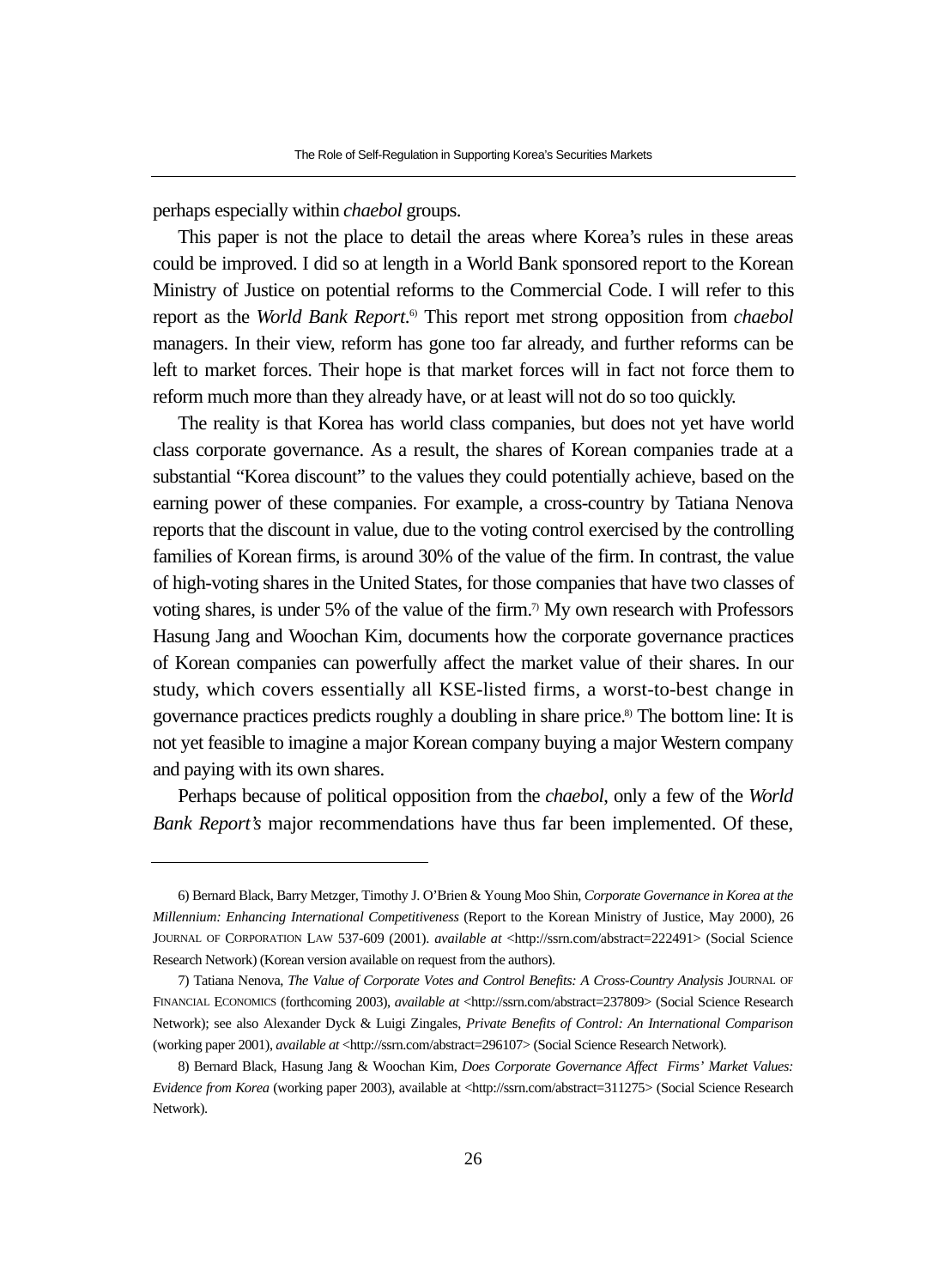perhaps the most important involves cumulative voting for directors, although the new rules apply only prospectively, and only to companies with assets greater than 2 trillion won.<sup>9</sup> There is also serious interest in creating a mechanism for securities class actions. Some smaller changes have been made as well, primarily through amendments to the Korea Commercial Code. Yet amendments to the commercial code, or to securities laws and regulations, are not the only way that disclosure reforms and corporate governance reforms can take place. Many reforms can be adopted through changes in stock exchange rules.

#### **V. The KSE's Limited Role to Date**

Sadly, the Korea Stock Exchange has not been a leader in addressing the disclosure and corporate governance practices of listed firms. The Exchange is interested in improving its level of self-regulation, as attested by its sponsorship of the conference for which this article was prepared. It is interested in understanding the corporate governance practices of member firms, as attested by its sponsorship of an annual corporate governance survey, first conducted in 2001, on which my research with Professors Jang and Kim is based. The KSE was, happily, willing to share the survey results with us. It has recently created the Korea Corporate Governance Service, under the leadership of Professor Kwang Chung of Chung-Ang University, to continue corporate governance research. At the same time, the KSE has thus far defined selfregulation to include primarily policing broker-dealers and policing trading, not policing listed companies.

This, I believe, is a major missed opportunity. Many of the recommendations in the *World Bank Report* could be adopted for listed companies through KSE rules. Indeed, in at least one instance, this was our expectation. In 1999, a Committee on Improving

<sup>9)</sup> Korean companies must give shareholders an opportunity to elect directors using cumulative voting unless the company charter provides otherwise. Korean Commercial Code art. 382-2. However, almost all public companies have eliminated cumulative voting in their charters. For companies with at least 2 trillion won in assets, the new rules allow shareholders to approve a charter amendment to eliminate cumulative voting only by a 2/3 majority vote, in which the controlling shareholder group is limited to 3% of the total votes. Korea Securities Exchange Act art. 191-18(2) (amended 2001). It is widely believed that companies subject to these rules will not be able to persuade their shareholders to opt out of cumulative voting. However, this will not change the situation for companies that have already opted out of cumulative voting, or companies that do so before crossing the 2 trillion won threshold.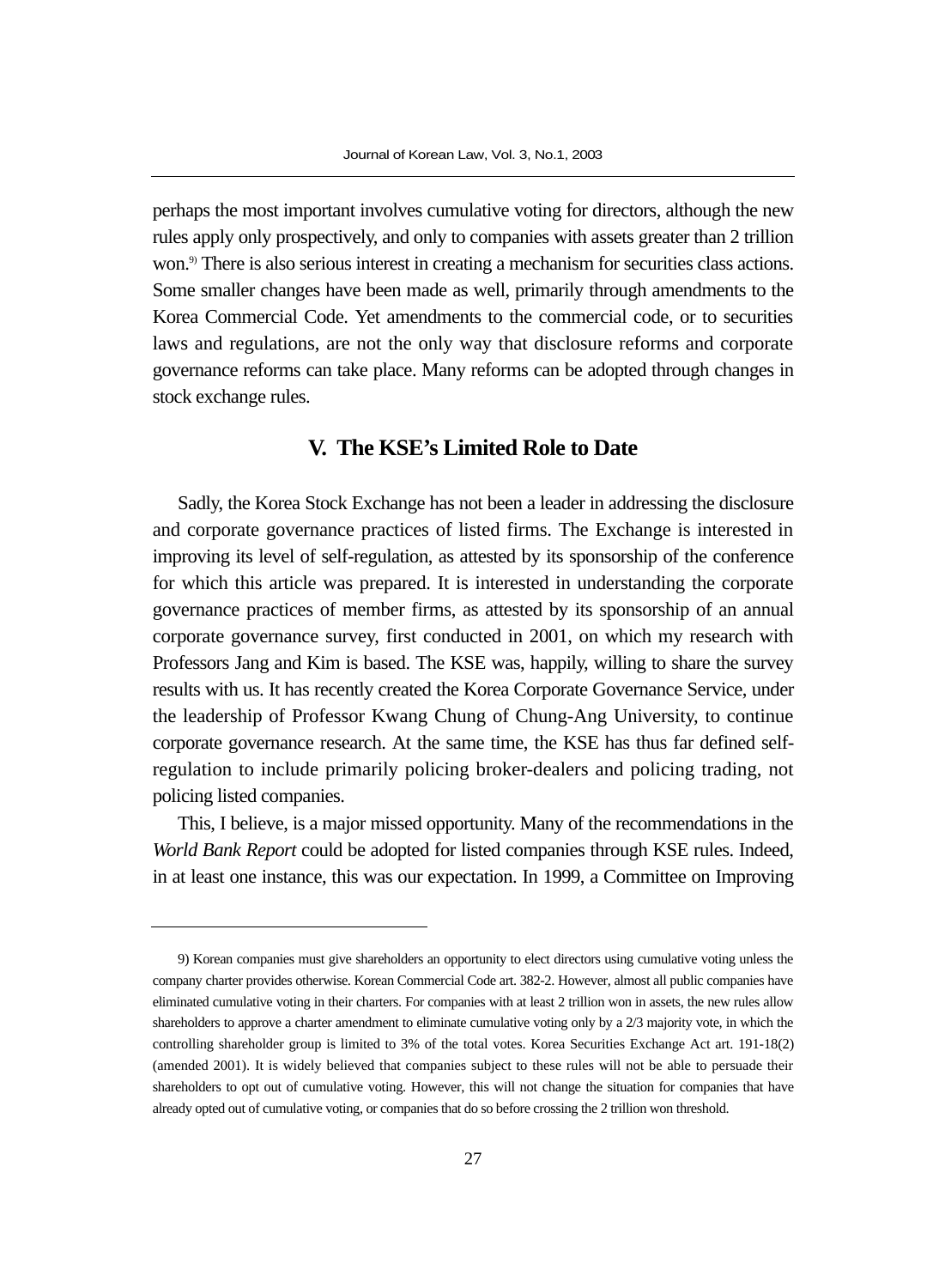Corporate Governance, organized by the Ministry of Finance and Economy, adopted a non-binding *Code of Best Practices for Corporate Governance*. (the "*Best Practices Code*"). We expected that disclosure by each listed firm about the extent to which a firm has complied with the *Best Practices Code* would be required by KSE listing rules. This is the approach taken in a number of other countries. For example the listing rules of the London Stock Exchange require listed companies to report on their compliances with the British Combined Code on Corporate Governance. Yet the KSE has not yet taken this modest step.

I strongly recommend greater action in this area by the Korea Stock Exchange. I believe that the Exchange should appoint a committee to review the *World Bank Report* and the *Best Practices Code* and decide which of the recommendations in these sources should be incorporated into KSE listing rules.

### **VI. The Two-Tier Market Strategy**

The Korea Stock Exchange is subject to the same political pressures that, in some cases, have limited Korean legal reforms. Some of the major members of the Exchange are affiliated with *chaebol* groups. Even those who are not want to stay on good terms with the *chaebol*, to enhance their chances of doing business with *chaebol* group members. Let me therefore suggest a strategy, pioneered in Germany with the Neuer Markt and then copied in Brazil with the Novo Mercado, that has the potential to raise corporate governance standards without provoking strong opposition from major companies.

This approach involves a two-tier market, where new companies can go public through a new market (perhaps a separate tier of the KSE) that has *tougher* corporate governance standards than the existing market. Other listed companies may, but are not required to, comply with these higher listing standards and qualify for this upper tier. The core of this strategy is the belief that strong corporate governance standards will attract investors.10) Some companies will comply, to raise their share prices or facilitate issuing shares. Others will prefer not to comply, to preserve greater room for self-dealing and other private benefits of control that might be limited by the tougher rules. Companies

<sup>10)</sup> *See* Craig Karmin & Jonathan Karp, *Brazilian Market Tries Friendly Approach: Novo Mercado's Rules Aim to Help Minority Holders*, NEW YORK TIMES, May 10, 2001, at page C1.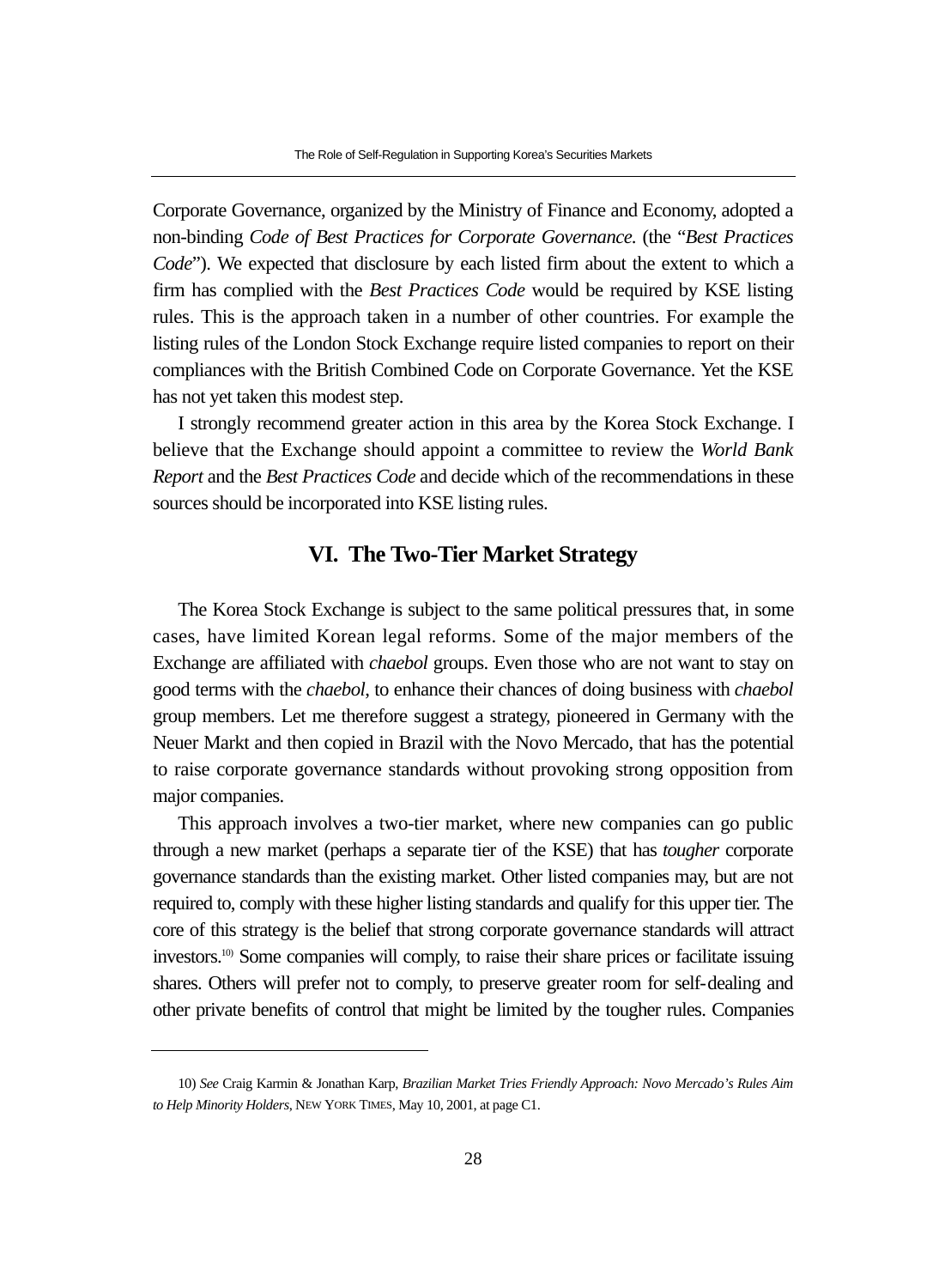which would fight these reforms if they were applied to all listed companies can be left alone.

These dual-market attempts are new. The Neuer Markt appeared to be a success of a while, but eventually failed after the collapse of the Internet bubble, and was merged into the Frankfurt Stock Exchange. It remains in existence as a branch of the Frankfurt Stock Exchange, but whether it will attract significant new listings remains uncertain.

Still, the KSE has perhaps a unique opportunity to create an upper-tier market that will include, from day 1, all major companies, and thus should attract the trading volume it needs to be viable. The KSE could begin by adopting listing standards, including a minimum of 50% outside directors, an audit committee, and board approval of related-party transactions, that incorporate rules that are already mandatory for large companies (with assets over 2 trillion won) and banks. This would instantly make the upper tier the principal trading market, and create significant pressure on smaller companies to adopt these rules voluntarily. By doing so, these smaller firms could obtain, at low cost, a public signal of their compliance with these governance practices. Conversely, if they failed to join the upper tier, they would signal their disregard for shareholder interests, and likely pay a penalty in their share price.

Once the upper-tier is established, it should be feasible for the KSE to gradually raise the standards for membership. Political opposition by member firms will still exist, but can be muted by the counterargument that membership in the upper tier is, after all, voluntary.

In the end, an upper tier with higher governance standards is likely to be a secondbest substitute for stronger rules to govern all listed companies. Still, it offers a strategy that the Korea Stock Exchange or the KOSDAQ may find appealing.11)

## **VII. The Battle for Trading in Cross-Listed Companies**

Let me add urgency to the importance of stronger self-regulation, across all dimensions but especially for disclosure and corporate governance rules for listed companies, by observing that the Korean Stock Exchange is highly likely to face

<sup>11)</sup> For a similar proposal, *see* Stephen J. Choi & Kon Sik Kim, *Establishing a New Stock Market for Shareholder Value Oriented Firms in Korea*, CHICAGO JOURNAL OF INTERNATIONAL LAW (forthcoming 2003) *available at <*http://ssrn.com/abstract=314921> (Social Science Research Network).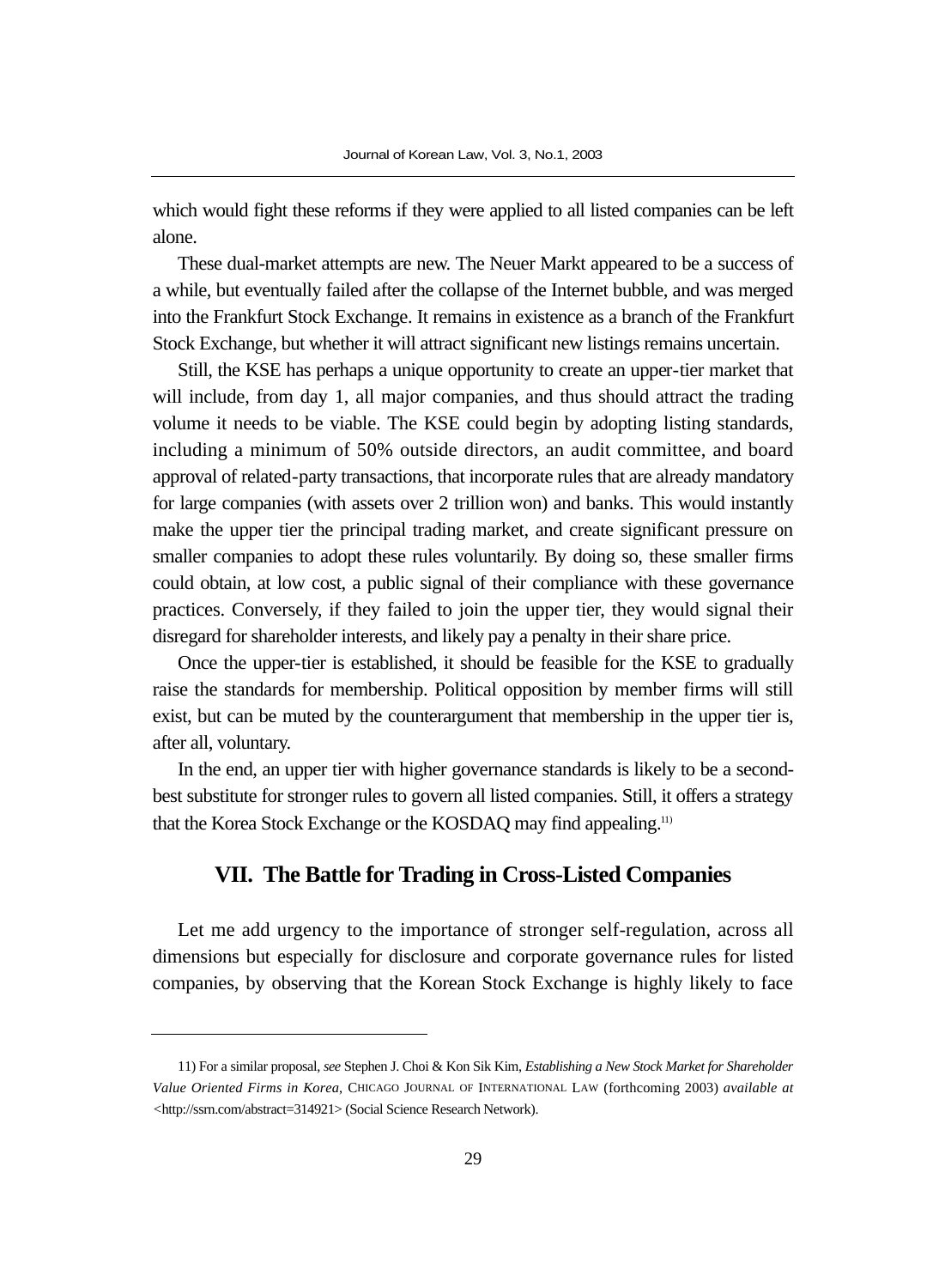increasing competition for trading volume from other exchanges. The practice by large companies of cross-listing their shares on major world exchanges is still the exception in Korea, and not the rule.<sup>12)</sup> This is likely to change.

There is substantial evidence that share prices increase when companies cross list their shares on a world-class stock exchange. The most likely reason for this price increase is that by cross-listing, companies bind themselves to follow foreign corporate governance practices. This is why the price increase for foreign companies that cross list in the United States is weakest for companies that adopt level 1 *ADRs*, which do not require compliance with U.S. disclosure rules, stronger for companies that adopt level 2 *ADRs*, which require partial compliance with U.S. rules, and strongest for level 3 *ADRs*, which require full compliance with U.S. securities rules.13)

Moreover, the weaker Korea's corporate governance and trading rules, the stronger the incentives for listed companies to cross-list elsewhere, to bond their promise to behave well. The better governed a firm is, the stronger its incentive to demonstrate its commitment to good governance by cross-listing. Eventually, just as -- if the KSE adopts the two-tier market approach suggested above -- failure to qualify for the upper tier of this market will signal that the firm's insiders give little weight to minority shareholder interests, so to, for Korea's largest firms, failure to cross-list will become a signal that the firm does not want to be subject to world-class corporate governance standards. Investors will price the firm's shares accordingly.

Trading, too, will migrate. Individual Korean investors cannot easily trade shares on the New York Stock Exchange or NASDAQ. But the difficulty of doing so will decline over time. For institutional investors, the locus of the market doesn't make much difference. But neither does it take much to persuade institutional investors to prefer one market over another. Moreover, trading tends to concentrate in a single market, because investors want to trade where other investors also trade.

Thus, cross-listing can lead to a tipping of the balance between the local exchange and the foreign exchange, where the foreign exchange begins to attract most of the trading in cross-listed firms. This tipping is already common for Latin American

<sup>12)</sup> As of late 2001, 5 companies listed on the Korea Stock Exchange have cross-listed on the New York Stock Exchange, two companies listed on KOSDAQ have cross-listed on NASDAQ, and one Korean company has gone public with a primary listing on NASDAQ. The cross-listings involve level 2 ADRs. Even smaller numbers of Korean companies have cross-listed on other world exchanges. *See* Hwa-Jin Kim, *Searching for a Model for Effective Self-Regulation in Korea*, in Hwa-Jin Kim, ed., SELF-REGULATION IN THE KOREAN SECURITIES MARKET 7-15, at 15 (2003).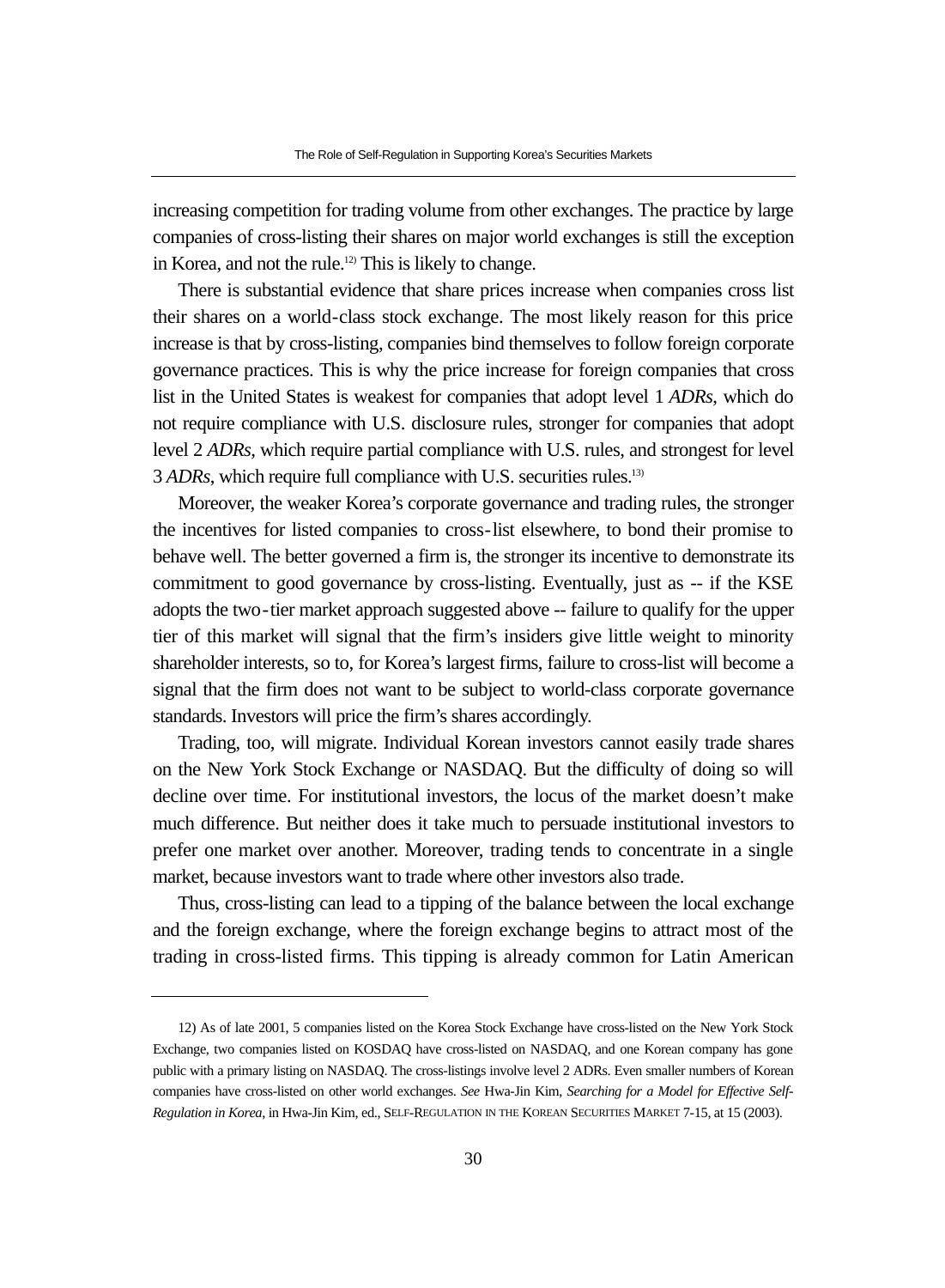companies. Once this happens, the transfer of trading is self-reinforcing and very hard to reverse.14) If these firms account for most of the volume in their home exchange, the local exchange can hollow out and lose the critical mass needed to sustain either strong self-regulation or adapt to technological advances.

If Korean regulators and the Korea Stock Exchange want to prevent this tipping from occurring for Korean companies, they must act before the tipping happens. Once tipping occurs, it is likely to be irreversible. Strengthening its corporate governance and other investor protection rules are an important part of how the Korea Stock Exchange can keep trading onshore.

Here, though, self-regulation is not enough. Korea's 0.5% securities transaction tax sends a clear message to institutional investors, who can trade ADRs without paying this tax, that they should trade ADRs of Korean companies in New York, instead of trading shares in Korea, as soon as cross-listing permits investors to do so.

Institutional investors are acutely sensitive to trading costs. They will switch brokers to reduce commission costs by \$.01/share, which is 1 part in 5000 if they are trading shares worth \$50 each. The securities transaction tax in Korea is 1 part in 200 -- equivalent to an additional commission of \$0.25 on shares worth \$50 each. This is not sustainable. It guarantees that when Korean companies cross-list, trading by large investors will follow them to the new exchange, to escape the securities transaction tax. It also provides a further motive for cross-listing. Cheaper trading means higher liquidity, which can translate into higher share prices.15) I hope that the Korean government realizes that this tax is not sustainable before, rather than after, tipping of the dominant locus of trading occurs.

<sup>13)</sup> *See* John C. Coffee, Jr., *Racing Toward the Top? The Impact of Cross-Listings and Stock Market Competition on International Corporate Governance* (working paper 2002), *available at* <http://ssrn.com/abstract=315840> (Social Science Research Network); Craig Doidge, G. Andrew Karolyi & Rene M. Stulz, *Why Are Foreign Firms Listed in the U.S. Worth More* (working paper 2002), *available at* <http://ssrn.com/abstract=285337> (Social Science Research Network); Darius Miller, *The Market Reaction to International Cross-Listings: Evidence from Depository Receipts*, 51 JOURNAL OF FINANCIAL ECONOMICS 103-123 (1999).

<sup>14)</sup> For data on migration of trading, *see* Stijn Claessens, Daniela Klingebiel & Sergio L. Schmukler, *Explaining the Migration of Stocks from Exchanges in Emerging Economies to International Centers* (working paper 2002), *available at* <http://ssrn.com/abstract=296690> (Social Science Research Network); John C. Coffee, Jr., *Competition Among Securities Markets: A Path Dependent Perspective* (working paper 2002), *available at* <http://ssrn. com/abstract-283822> (Social Science Research Network).

<sup>15)</sup> For evidence on the relationship between trading volume(a measure of liquidity) and share prices for Korean firms, see Black, Jang & Kim (2003), *supra* note 8.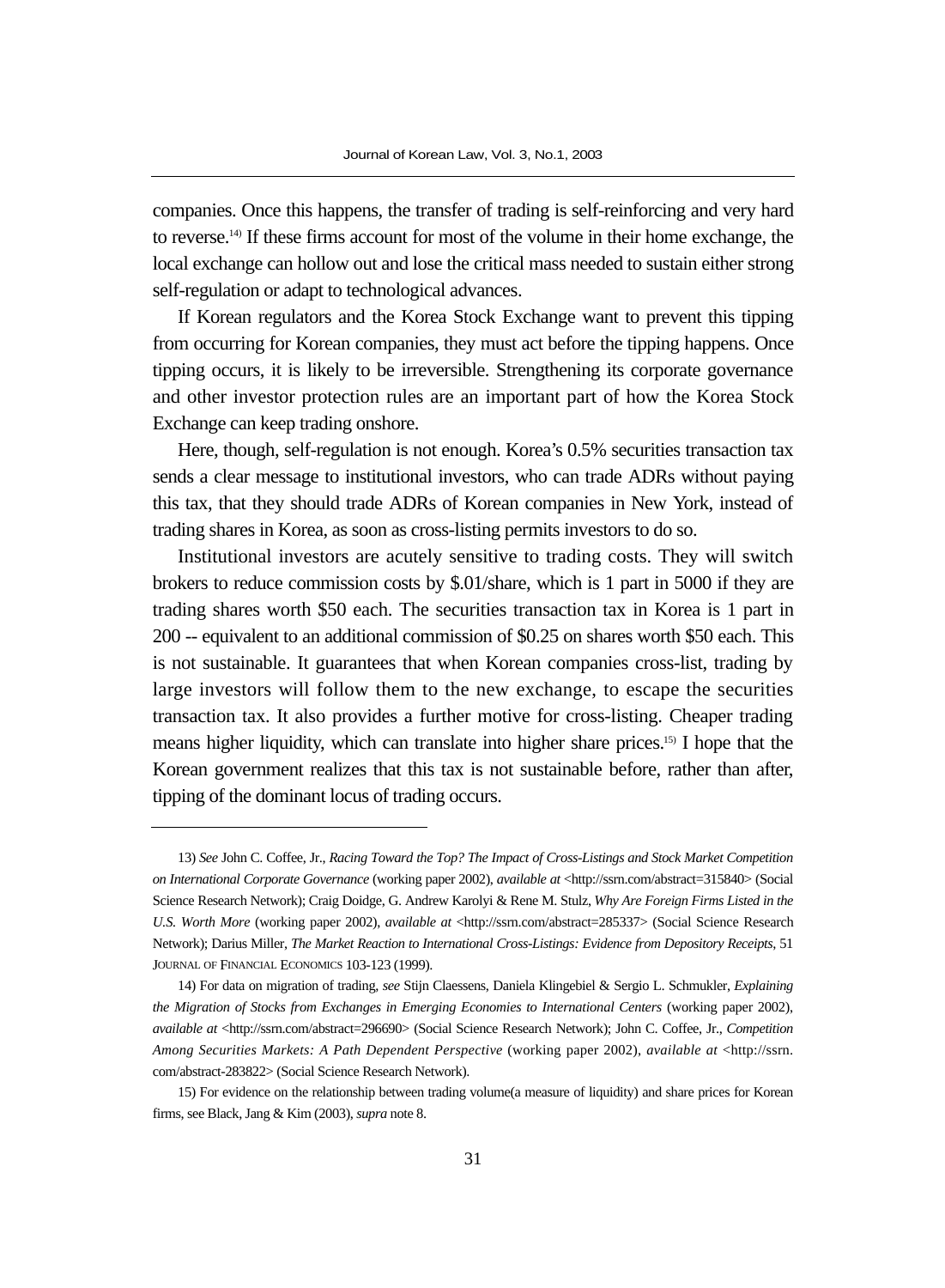Even if Korean trading in cross-listed companies is not crippled by a securities transaction tax, the outcome of the battle for trading in the shares of cross-listed companies is unclear. The time difference between Korea and the United States or London makes it harder for Korean investors to trade in these other exchanges. But this time difference also makes it more convenient for institutional investors in America and Europe to trade in the United States or London. Moreover, if time zone differences are important, the Hong Kong or Singapore stock exchanges can strengthen their markets to attract trading of shares in Korean and other Asian companies.

In a recent assessment of the likely future course of this competition between stock exchanges, John Coffee writes about the risk faced by country exchanges:

[R]egional "super-markets" might develop from exchanges that already had relatively high disclosure standards and could offer greater credibility to companies incorporated in jurisdictions perceived by investors as having weak corporate governance standards. Conversely, firms less interested in attracting minority investors (but still desiring some degree of liquidity) might trade only on lower-disclosure exchanges (such as the Korean or Shanghai Stock Exchanges). ... While single country exchanges will endure in large market countries (e.g., Korea in Asia or Milan in Italy), they seem likely to progressively lose trading volume to the regional "super-market").<sup>16)</sup>

Korean corporate governance has greatly improved since the 1997 financial crisis. Yet, it is fair to say that Korean practices do not yet meet the standards of Singapore and Hong Kong. For example, in a recent survey of corporate governance in 10 Asian countries by Credit Lyonnais Securities Asia, Korea tied with Malaysia for 5th, with an average score of 5.5 on a  $0 \sim 10$  scale, compared to 7.7 for Singapore and 7.3 for Hong Kong.17) Another recent multicountry study reports that enforcement, especially private

<sup>16)</sup> Coffee(2002), *supra* note 14.

<sup>17)</sup> Credit Lyonnais Securities Asia, *Corporate Governance In Asia: Fakin It* (April 2003).

<sup>18)</sup> *See* Rafael La Porta, Florencio Lopez-de-Silanes and Andrei Shleifer, *What Works in Securities Laws?* (working paper 2002)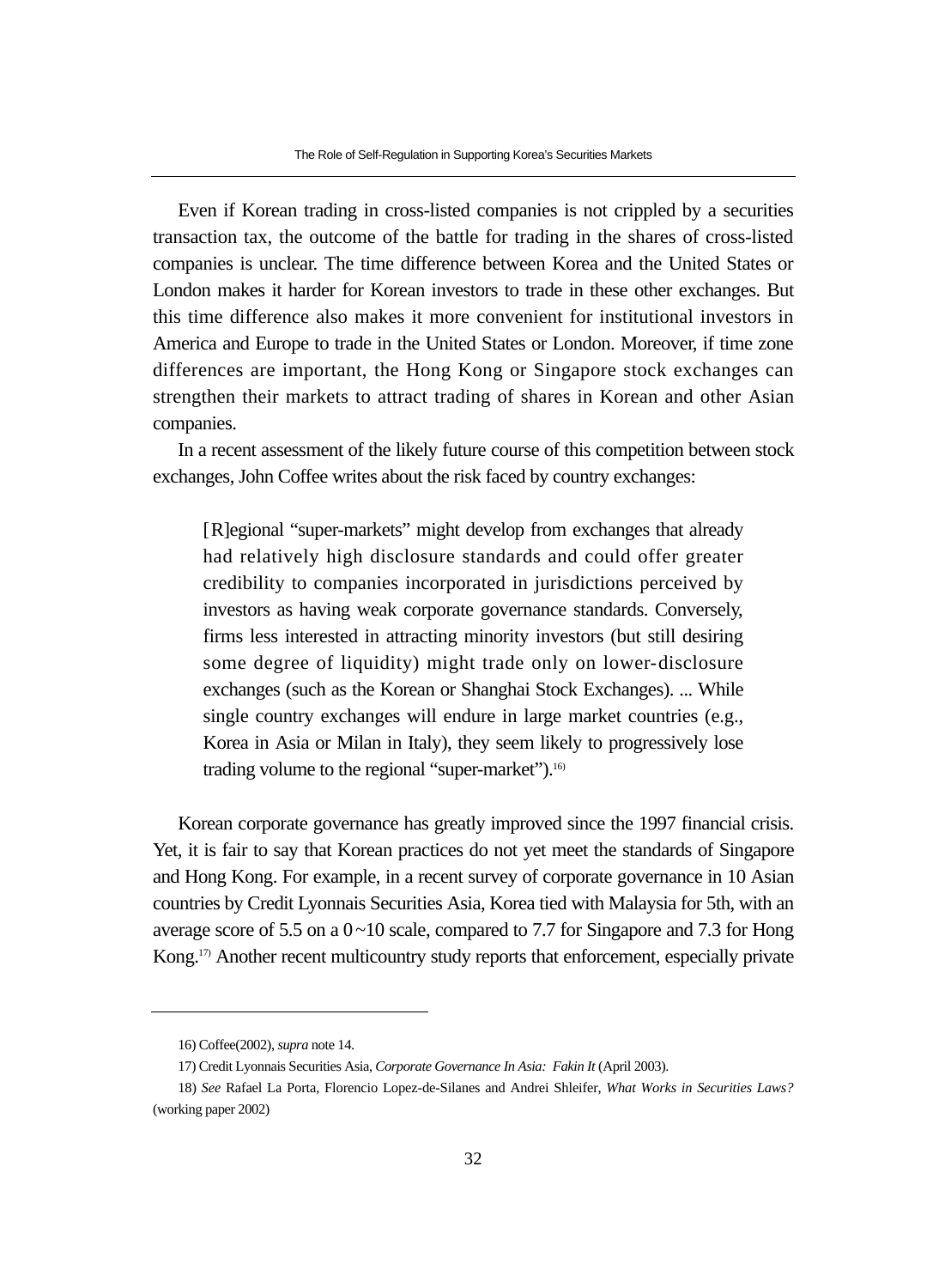enforcement, is a key factor in determining the size of securities markets.<sup>18</sup> Yet, in the *Credit Lyonnais survey*, Korea scores especially poorly on a measure of enforcement, at 3.5 versus 7.5 for Singapore and 6.5 for Hong Kong.

Thus, I believe that Professor Coffee's prediction will come true, unless the Korean Stock Exchange and Korean securities regulators aggressively upgrade Korea's disclosure and corporate governance standards. The time left for the KSE and the KOSDAQ to fight this battle and survive as important stock markets is limited. My guess is that the time period is no more than 10 years. The battle is unwinnable without repeal of the securities transaction tax. But even with repeal of this tax, the battle will be lost if it is not fought. The Korea Stock Exchange, I think it is fair to say, is not yet fighting.

This evaluation may seem harsh. But a decade ago, no one thought that the dominant locus of trading in major Latin American companies would migrate to the New York Stock Exchange. Today, this migration has already happened. The war for trading volume in major Latin America companies is over, before the major Latin American exchanges knew it was taking place.

Governance standards do not change overnight. Investors perceptions of governance standards change even more slowly than the standards themselves. Investor perception of the quality of Korean markets is mixed. If the battle for trading in shares of major companies were fought today, the KSE and the KOSDAQ would lose. To win investor confidence, in competition with Singapore, Hong Kong, London, and New York, Korea must continue, with the same urgency it had after the 1997 financial crisis, to upgrade its disclosure rules and governance rules. Self-regulation through listing standards can form a large part of that effort.

### **VIII. The Organizational Structure of Stock Exchanges**

The current organizational structure of the Korea Stock Exchange, as a non-profit entity owned by broker-dealers, may not be suited for a future of intense competition among stock markets for company listings and for trading volume, with a likelihood of consolidation, through mergers or alliances between exchanges. For-profit exchanges may be able to compete more effectively than nonprofit, broker-controlled exchanges. Most obviously, there is a tension between running a market that is good for investors and running a market that is good for brokers. When that tension arises, a broker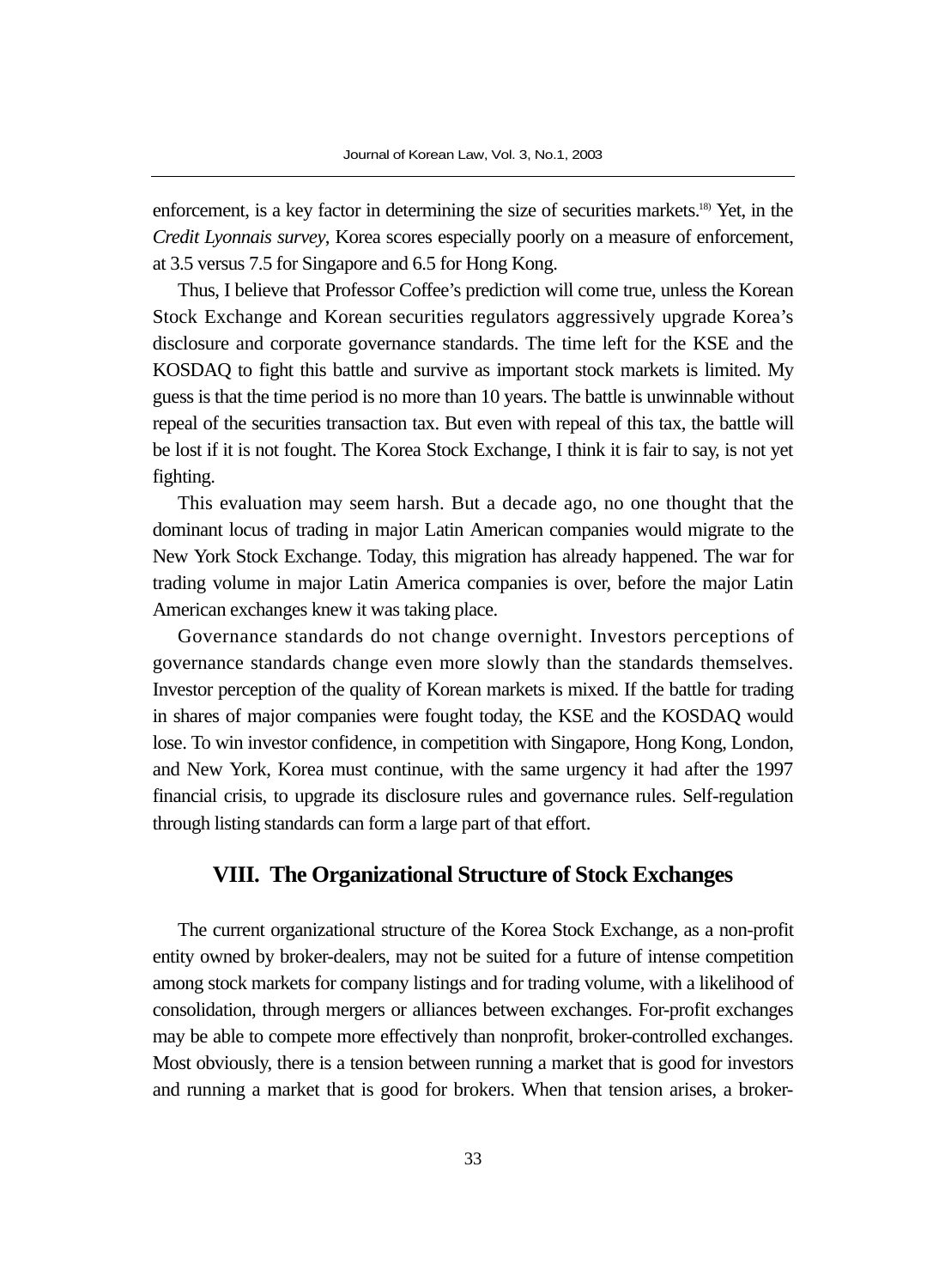controlled exchange will tend to favor brokers over investors in the near term.<sup>19)</sup> A government regulator (in Korea, the Ministry of Finance and Economy) can partly restrain this tendency, but only partly, if U.S. experience is any guide.

In the long-run, a half-hearted fight, where the exchange's competitive efforts are hampered by broker-dealers' efforts to preserve local rents, may cause the Korean exchanges to lose the long-run battle for investor confidence and thus for trading volume. That will not be good for brokers either, but they may be slow to anticipate the migration of trading. Broker-dealers may also want to capture what profits they can, while they can. Broker-dealers' reluctance to change, when change is needed to meet the new competitive forces that are sweeping across increasingly global capital markets, is the principal force that is driving major exchanges to convert to for-profit form. Some have already done so, others are planning to do so.<sup>20)</sup>

The KSE is in the early stages of considering such a conversion. But here too, I sense a lack of urgency. Korea's stock markets have been relatively insulated. Foreign investors have been permitted in, over the last 10 years. They have come in large numbers, and were not scared away by the 1997 financial crisis. But only a handful of companies have as yet migrated out, through cross-listing or direct primary listing in another market. Still, the threat looms close. Cross-listing will come. The ability of new Korean firms to conduct initial public offerings offshore will come, even if only one company has thus far done this.

In my judgment, the KSE and the KOSDAQ need to consider, more seriously than they have done to date, whether they can meet that challenge with their current governance structures. I suspect that they cannot. To be sure, the KSE and the KOSDAQ cannot unilaterally decide to change their governance structure. This will require amending the Securities Transaction Law. However, I also understand that Ministry of Finance and Economy favors some form of demutualization of stock and futures exchanges. Thus, the necessary amendments seem possible to achieve.

At the same time, I also understand that the Ministry of Finance and Economy may

<sup>19)</sup> For theoretical development of this point, see Peter M. DeMarzo, Michael J. Fishman & Kathleen M. Hagerty, *Contracting and Enforcement with a Self-Regulatory Organization* (working paper 2001), *available at <*http://ssrn.com/abstract=279302> (Social Science Research Network).

<sup>20)</sup> For an overview of the conversion efforts to date, see Roberta S. Karmel, *Turning Seats into Shares: Causes and Implications of Demutualization of Stock and Futures Exchanges*, 53 HASTINGS LAW JOURNAL 367-428 (2002).

<sup>21)</sup> *See* WORLD STOCK EXCHANGE FACT BOOK (2002); Kim(2003), *supra* note. 12, at 14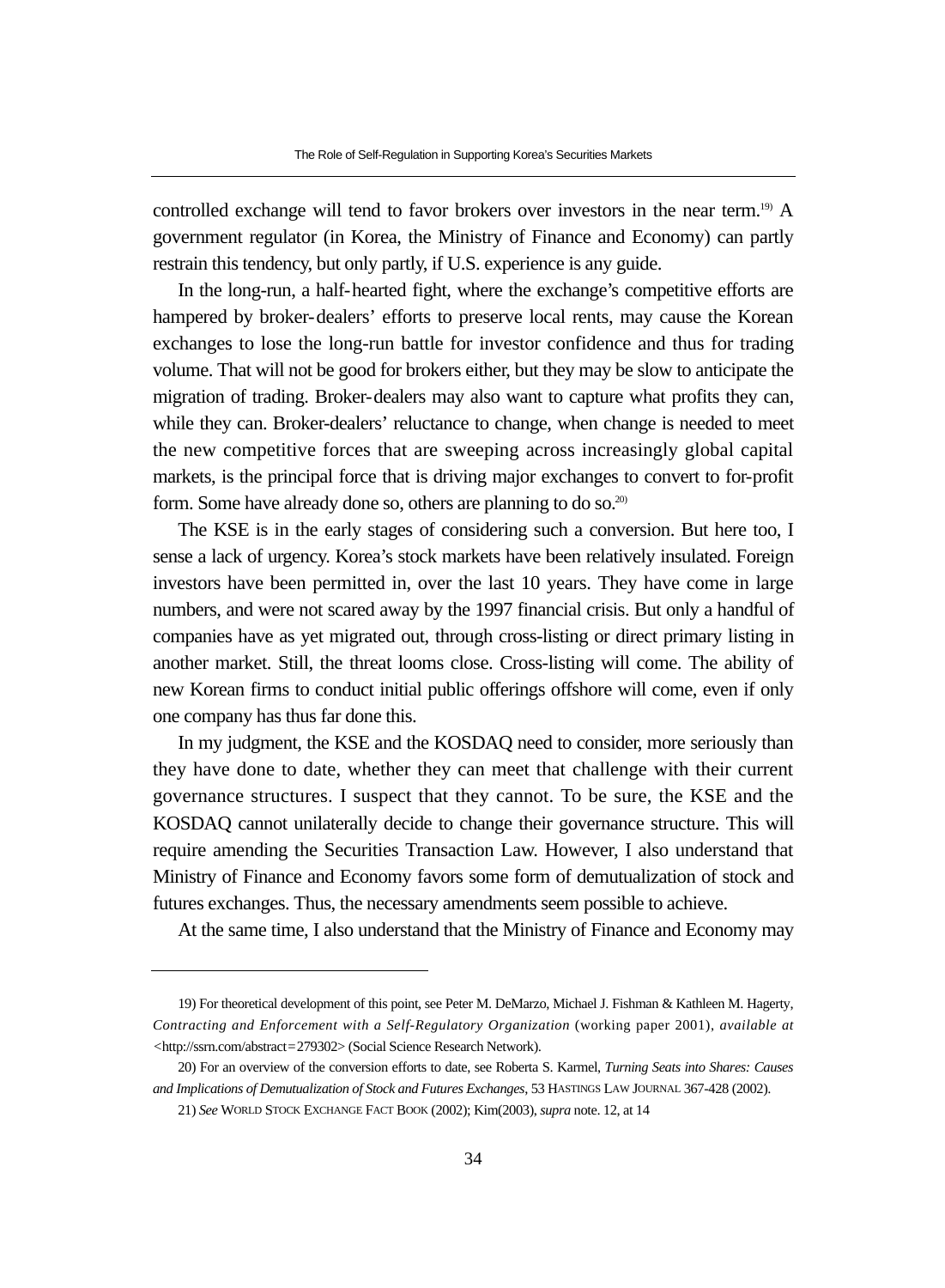favor creating a single monopoly exchange, which would hold the KSE, the KOSDAQ, and the Korea Futures Exchange as subsidiaries. I believe this is a mistake. In any industry, monopolists are rarely agile and fast-moving. In the United States, competition between the New York Stock Exchange and NASDAQ has been an important spur to improvements by both.

This final recommendation for demutualization may seem to take me some distance from the topic of self regulation. I believe, though, that the organizational structure of exchanges and their success at self-regulation are closely linked. In effect, a basic self-regulatory job for any stock exchange is to regulate its own organizational structure -- to choose a structure that will let it compete effectively against other exchanges. That organizational structure will then impact the exchange's incentives and ability to engage in other forms of self-regulation.

Let me offer an example of how organizational structure affects self-regulation. I observed earlier that exchanges, as long as they are controlled by their members, will not do a good job of policing moderate overcharging and other ways that brokers take advantage of customers. This situation changes dramatically if the exchange is owned by investors. The exchange must then address both the needs of broker-dealers and the needs of investors, each of whom must be persuaded to use the exchange instead of its competitors. Stronger self-regulation by exchanges of brokers becomes possible, in part because the exchange is not so directly regulating itself -- its members.

## **IX. Conclusion**

It is entirely possible that within a decade, the competition to become a world-class exchange will be over. The KSE will have succeeded, or the bulk of trading in Korean firms will have moved elsewhere. Complacency will likely produce competitive failure. Consider the Tokyo stock exchange. It remains far larger than Singapore and Hong Kong combined, in both market capitalization and trading volume.<sup>21)</sup> Yet it is not seen as a major competitive threat. In share trading, as in so much else, the Japanese have been too complacent and seen their competitive advantage erode. Here as elsewhere in corporate governance, Korea can learn from Japan what not to do.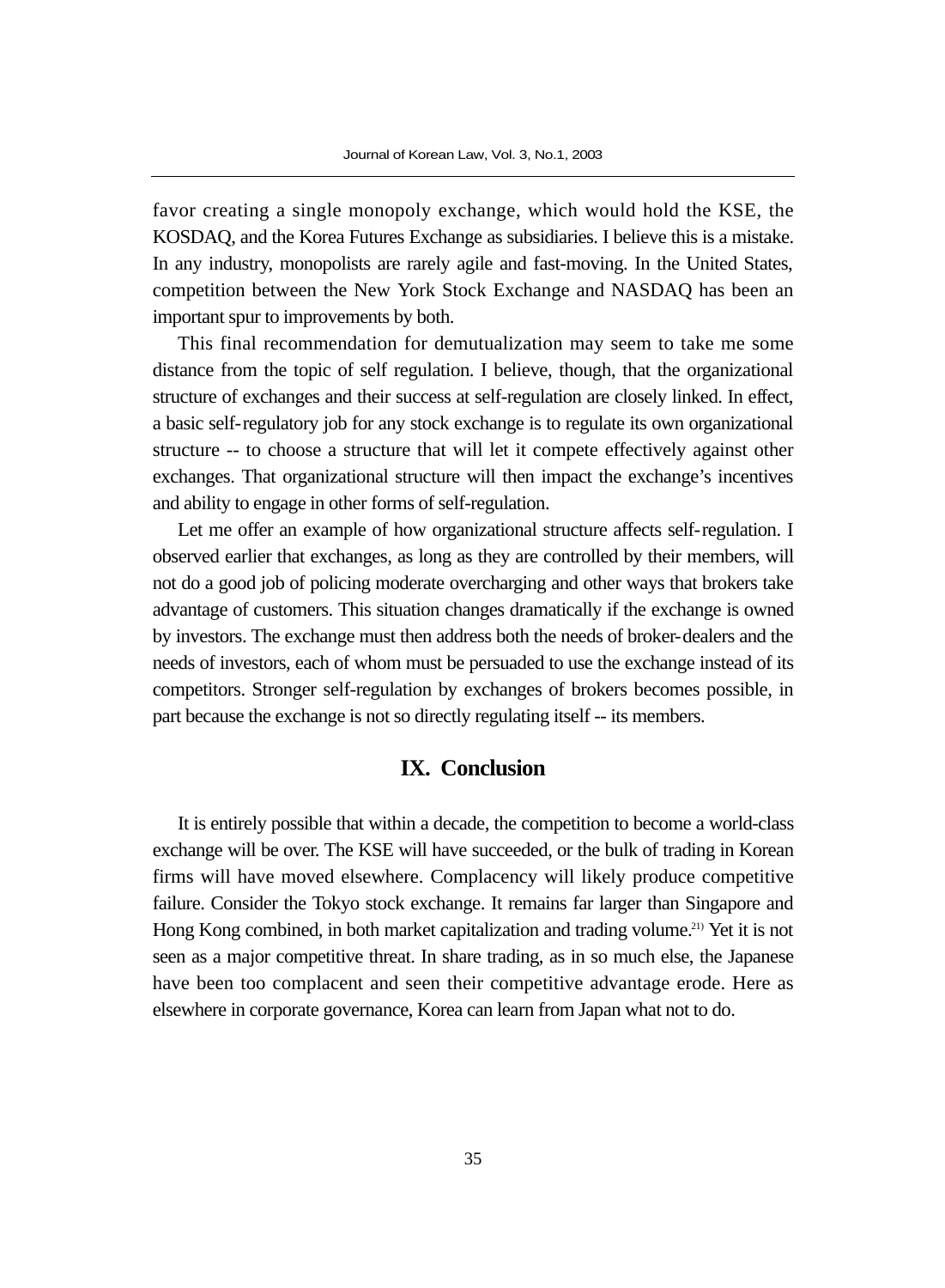#### **References**

- Black, Bernard S., *The Legal and Institutional Preconditions for Strong Securities Markets*, 48 UCLA LAW REVIEW 781-858 (2001)
- Black, Bernard, Barry Metzger, Timothy J. O'Brien & Young Moo Shin, *Corporate Governance in Korea at the Millennium: Enhancing International Competitiveness* (Report to the Korean Ministry of Justice, May 2000), 26 JOURNAL OF CORPORATION LAW 537-609 (2001) *available at* http://ssrn.com/ abstract=222491 (Social Science Research Network)
- Bernard Black, Hasung Jang & Woochan Kim, *Does Corporate Governance Affect Firms' Market Values: Evidence from Korea* (working paper 2003), *available at* http://ssrn.com/abstract=311275 (Social Science Research Network)
- CHEFFINS, BRIAN R. COMPANY LAW: THEORY, STRUCTURE, AND OPERATION (1997)
- Cheffins. Brian R., *Does Law Matter? The Separation of Ownership and Control in the United Kingdom*, 30 JOURNAL OF LEGAL STUDIES 459-484 (2001)
- Choi, Stephen J., & Kon Sik Kim, *Establishing a New Stock Market for Shareholder Value Oriented Firms in Korea*, CHICAGO JOURNAL OF INTERNATIONAL LAW (forthcoming 2003) *available at* http://ssrn.com/abstract=314921 (Social science Research Network)
- Claessens, Stijn, Daniela Klingebiel & Sergio L. Schmukler, *Explaining the Migration of Stocks from Exchanges in Emerging Economies to International Centers* (working paper 2002), *available* at http://ssrn.com/abstract=296690 (Social Science Research Network)
- Coffee, John C., Jr., *The Rise of Dispersed Ownership: The Roles of Law and the State in the Separation of Ownership and Control*, 111 YALE LAW JOURNAL 1-82 (2001)
- Coffee, John C., Jr., *Racing Toward the Top? The Impact of Cross-Listings and Stock Market Competition on International Corporate Governance* (working paper 2002), *available at* http://ssrn.com/abstract=315840 (Social Science Research Network)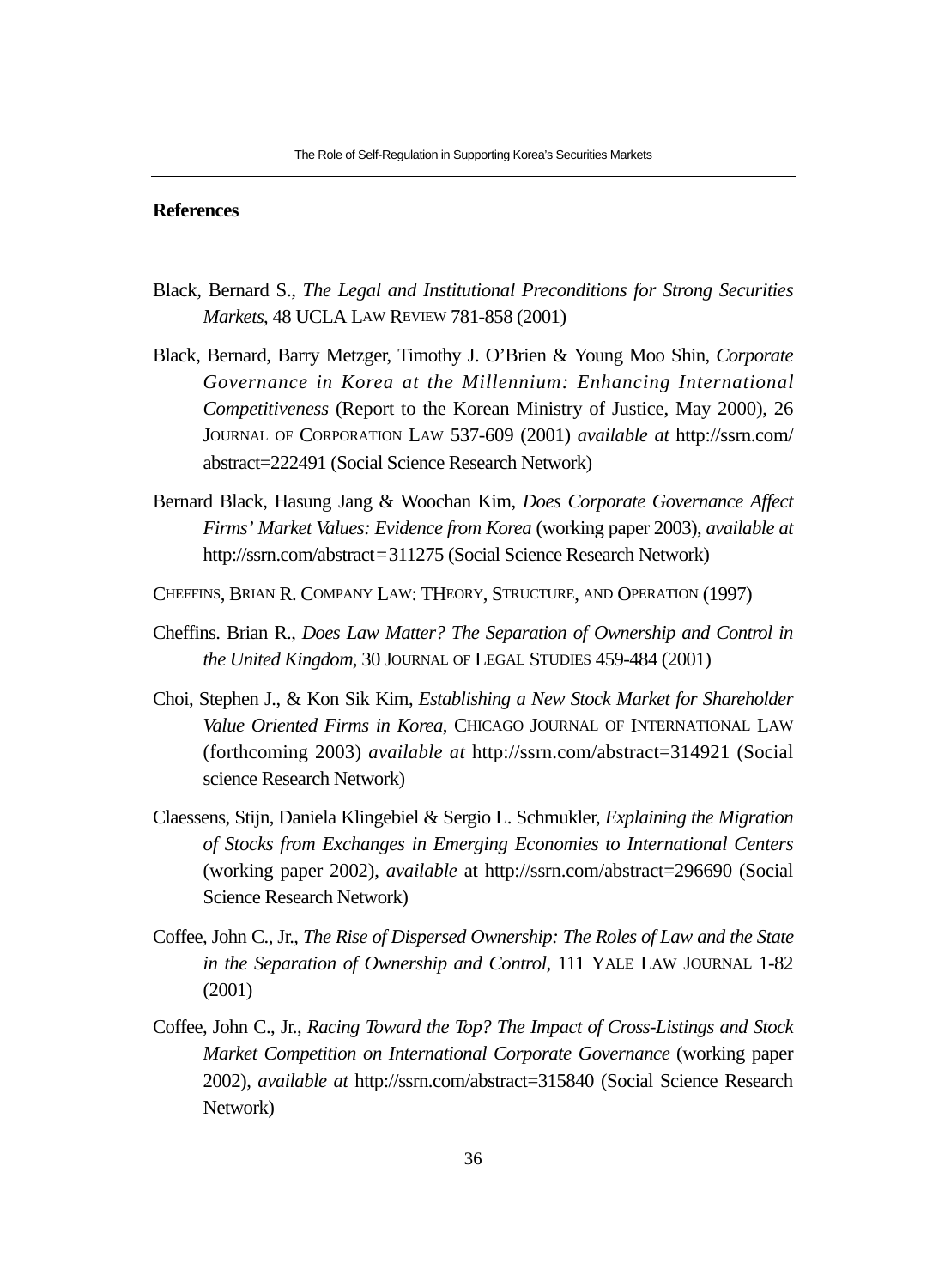- Coffee, John C., Jr., *Competition Among Securities Markets: A Path Dependent Perspective* (working paper 2002), *available at* http://ssrn.com/abstract-283822 (Social Science Research Network)
- Credit Lyonnais Securities Asia, *Corporate Governance In Asia: Fakin It* (April 2003)
- DeMarzo, Peter M., Michael J. Fishman, and Kathleen M. Hagerty, *Contracting and Enforcement with a Self-Regulatory Organization* (working paper 2001), *available at* http://ssrn.com/abstract=279302 (Social Science Research Network)
- Doidge, Craig, G. Andrew Karolyi & Rene M. Stulz, Why Are Foreign Firms Listed in the U.S. Worth More (working paper 2002), *available at* http://ssrn.com/ abstract =285337 (Social Science Research Network)
- Dyck, Alexander, & Luigi Zingales, *Private Benefits of Control: An International Comparison* (working paper 2001), *available at* http://ssrn.com/abstract =296107 (Social Science Research Network)
- Karmel, Roberta S., *Turning Seats into Shares: Causes and Implications of Demutualization of Stock and Futures Exchanges*, 53 HASTINGS LAW JOURNAL 367-428 (2002)
- Kim, Hwa-Jin ,*Toward the "Best Practice" Model in a Globalizing Market: Recent Developments in Korean Corporate Governance*, in YEARBOOK OF LAW AND LEGAL PRACTICE IN EAST ASIA (2002), *available at* http://ssrn.com/abstract =282051 (Social Science Research Network)
- Kim, Hwa-Jin, *Searching for a Model for Effective Self-Regulation in Korea*, *in* Hwa-Jin Kim, ed., SELF-REGULATION IN THE KOREAN SECURITIES MARKET 7-15 (2003)
- Rafael La Porta, Florencio Lopez-de-Silanes and Andrei Shleifer, *What Works in Securities Laws?* (working paper 2002)
- Mahoney, Paul G., The Exchange as Regulator, 83 VIRGINIA LAW REVIEW 1453-1500 (1997)
- Miller, Darius, *The Market Reaction to International Cross-Listings: Evidence from Depository Receipts*, 51 JOURNAL OF FINANCIAL ECONOMICS 103-123 (1999)